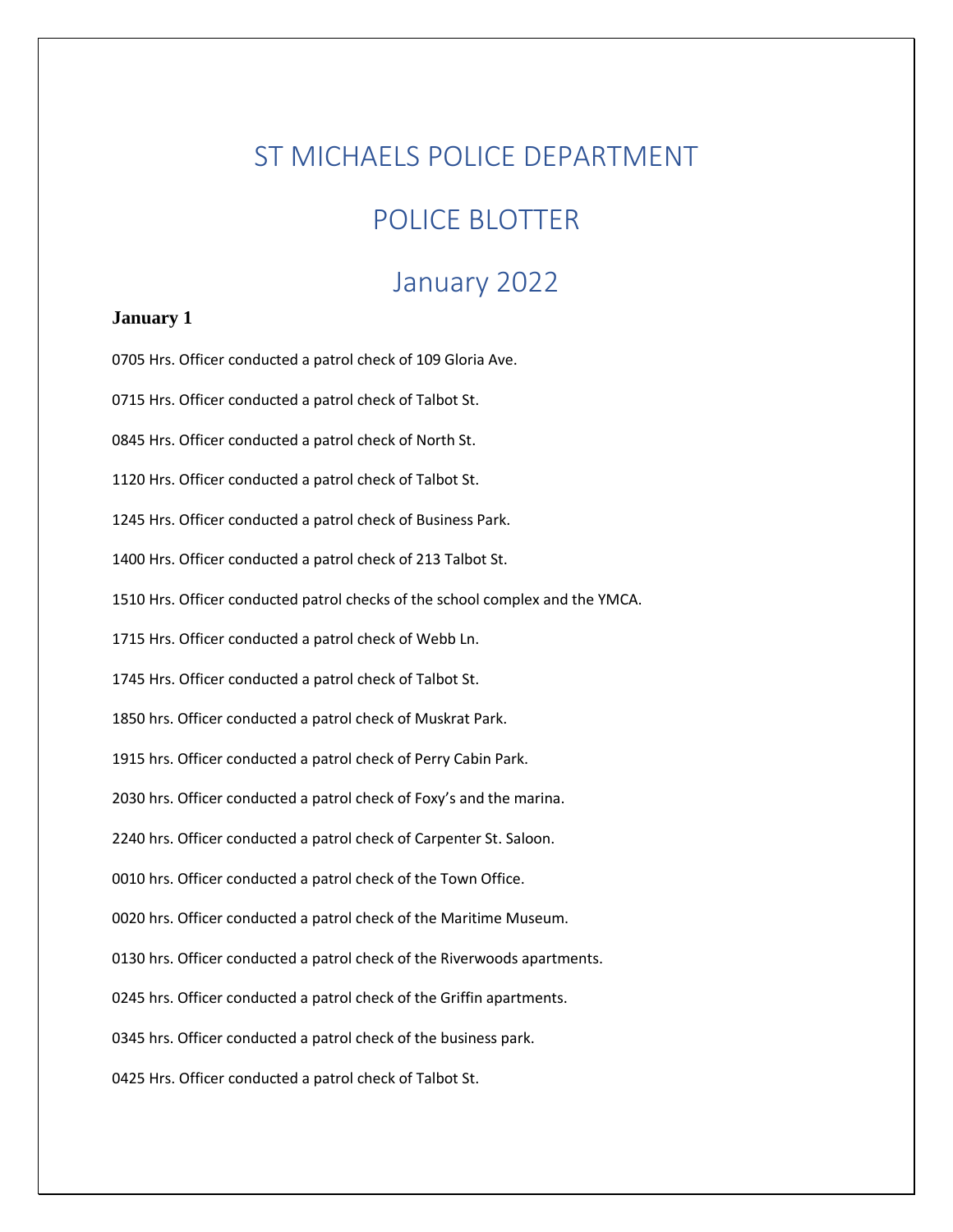Speed Cameras checked BATHROOMS LOCKED AT 8PM

# **January 2**

0615 Hrs. Officer conducted a patrol check of the St Michaels Library.

0645 Hrs. Officer conducted a patrol check of Talbot St.

0800 Hrs. Officer began foot patrol on Talbot St.

0830 Hrs. Officer began foot patrol on North St.

0840 Hrs. Officer conducted a patrol check of 604 Railroad Avenue. (Park fence post fell over due to wind and rain. Public works notified)

1050 Hrs. Officer conducted a patrol check of 213 Talbot St.

1315 Hrs. Officer conducted a patrol check of 100 Green St.

1335 Hrs. Officer conducted a patrol check of 308 Watkins Ln.

1435 Hrs. Officer conducted a patrol check of Perry Cabin Park

1515 Hrs. Officer conducted a patrol check of the public works building.

1800 hrs. Officer conduced patrols throughout the business district.

2000 hrs. Officer conducted a patrol check of Muskrat Park.

2200 hrs. Officer conducted a patrol check of the town office.

2220 hrs. Officer conducted a patrol check of the maritime museum.

0020 hrs. Officer conducted patrols throughout the area of the bars.

0140 hrs. Officer conducted a patrol check of the Griffin apartments.

0245 hrs. Officer conducted a patrol check of the business park.

0310 hrs. Officer conducted a patrol check of Griffin Drive and Dodson Avenue area. All okay.

0325 hrs. Officer conducted a patrol check of the school complex. All okay.

0340 hrs. Officer conducted a patrol check of both landings. All okay.

Speed cameras were signed off.

**January 3**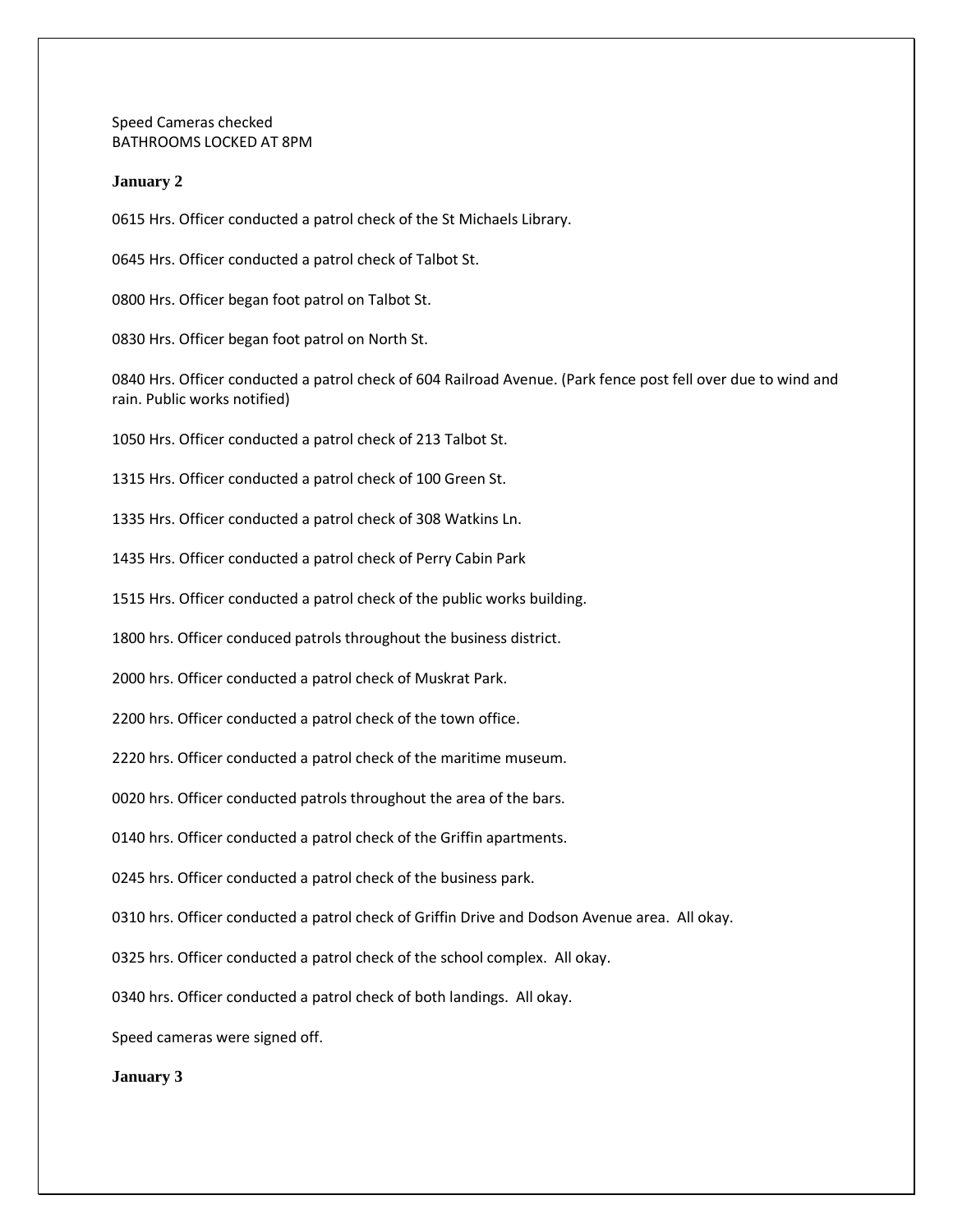# **January 4**

0650 hours, Officer conducted a patrol check at Plummer Drive.

0651 hours, Officer conducted a patrol check Spencer Drive.

1000 hours, Officers attended a meeting.

1028 hours, Officer conducted a patrol check at Griffin Apartments.

1155 hours, Officer responded to St. Michaels Road to assist EMS.

1300 hours, Officers conducted checks around town due to inclement weather.

1400 hours, Officer conducted a follow-up investigation at the SMPD.

1909 hrs. Officer conducted a patrol check of Perry Cabin.

1943 hrs. Officer conducted a patrol check of 933 Talbot.

2121 hrs. Officer conducted a patrol check of Talbot St.

2240 hrs. Officer conducted a patrol check of 304 Talbot.

0246 hrs. Officer conducted a patrol check of schools.

0528 hrs. Officer conducted a patrol check of Perry Cabin.

0619 hrs. Officer conducted a patrol check of Public Works.

SPEED CAMERAS CHECKED BATHROOMS LOCKED AT 8PM BY PTL. BRITTINGHAM

# **January 5**

1054 hrs. Officer conducted a patrol check of the town office.

1141 hrs. Officer addressed a traffic complaint at 214 S. Talbot St, tractor trailer blocking traffic.

1525 hrs. Officer conducted a patrol check of the elementary school.

2000 hrs. Officer conducted a patrol check of the town office.

2015 hrs. Officer conducted a patrol check of the maritime museum.

2150 hrs. Officer conducted a patrol check of the Carpenter St. Saloon.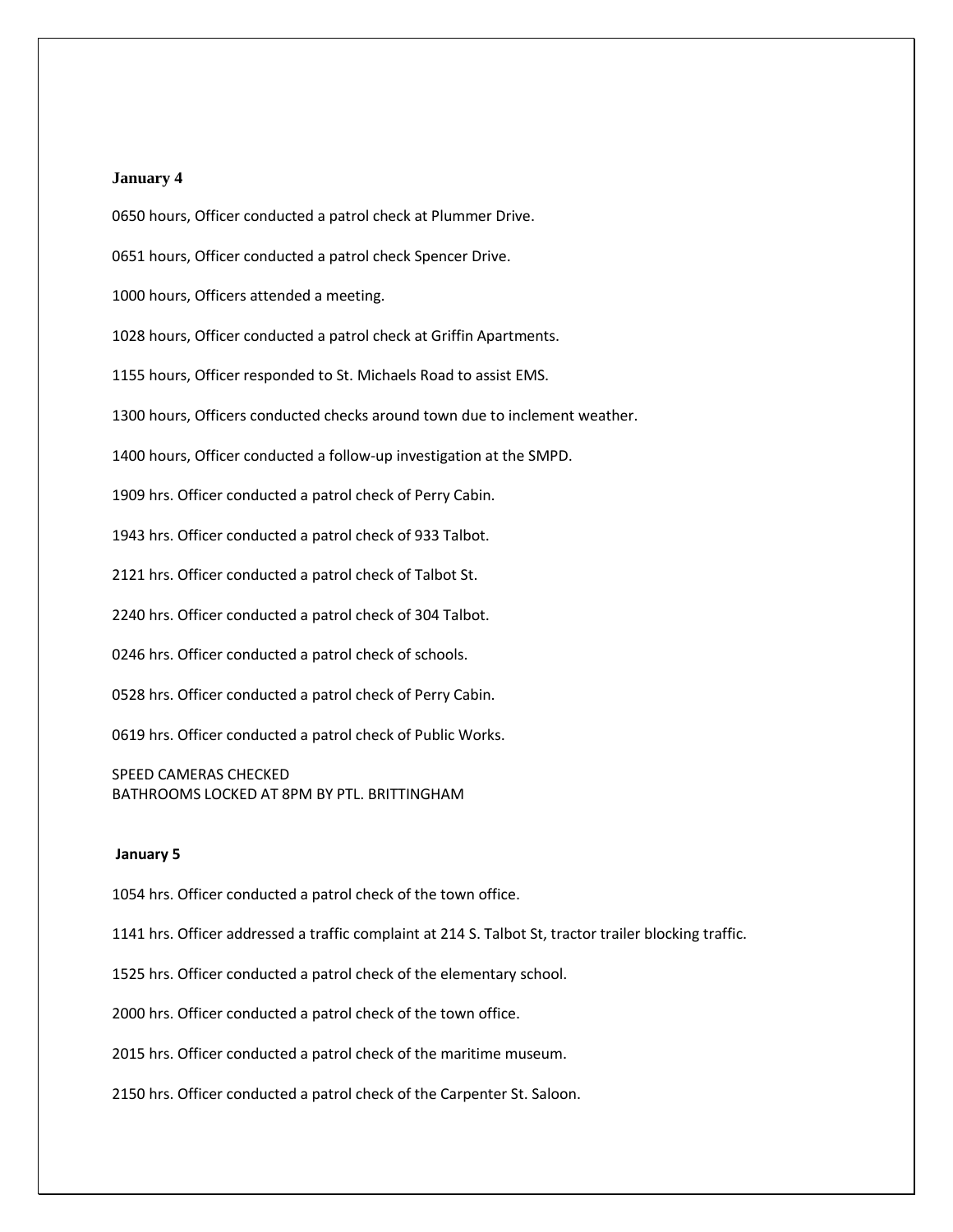2230 hrs. Officer conducted a patrol check of Marea Terrace.

0005 hrs. Officer conducted a patrol check of public works.

0130 hrs. While on patrol, officer found an open window on the High School property. No evidence of forced entry and no alarms. Responder contacted. No crime.

0245 hrs. Officer conducted a patrol check of the business park.

0310 hrs. Officer conducted patrols checks around Griffin drive. All ok.

0450 hrs. Officer conducted patrol checks of both boat docks. All ok.

0545 hrs. Officer responded to the middle school for an alarm activation. Alarm was set off by an employee.

January 6

# **January 7**

0730 hrs. Officer conducted a patrol check of the schools.

0750 hrs. Officer conducted a patrol check of the YMCA.

0810 hrs. Officer responded to an alarm at the CBMM

1018 hrs. Officer escorted farm equipment from Perry Cabin Park to the Firehouse.

1025 hrs. Officer looked into a vehicle parked in front of the PD for approximately two weeks.

1158 hrs. Officer served an arrest warrant at Riverwoods Apts. Subject was transported to Central Booking without incident.

1440 hrs. Officer conducted a patrol check of the schools.

1809 hrs. Officer attempted to conduct a follow up on a domestic violence case on Miles Ave.

1815 hrs. Officer conducted a patrol check of San Domingo Park.

1930 hrs. Officer conducted patrols of the school complex and YMCA.

2100 hrs. Officer responded to Rt. 33 and Martingham for a deer carcass in the travel portion of the roadway. Carcass removed; SHA notified.

2335 hrs. Office conducted a patrol check of Public Works.

0010 hrs. Officer conducted a patrol check of the Griffin apartments.

0130 hrs. Officer conducted a patrol check of the Carpenter St. Saloon.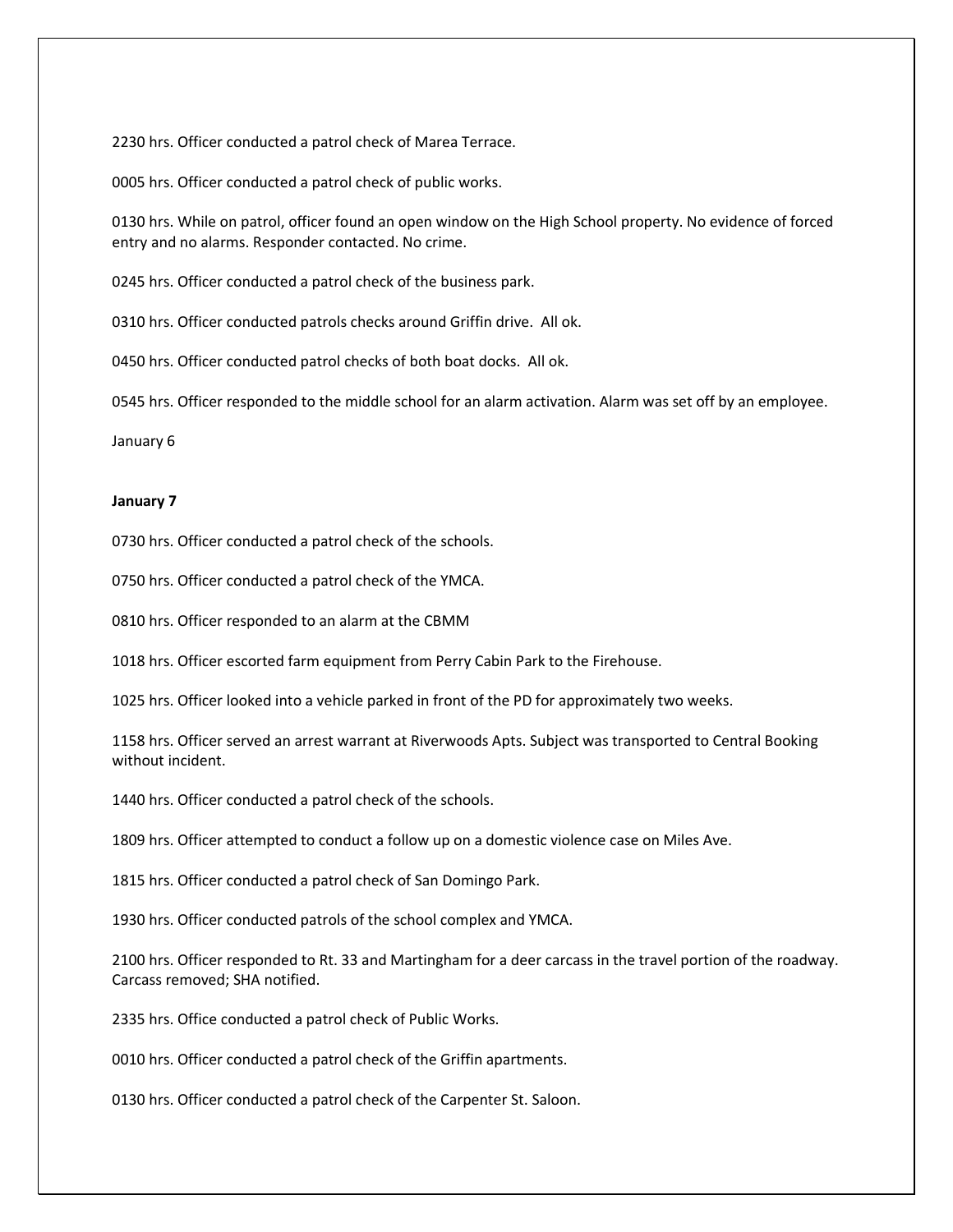0245 hrs. Officer conducted a patrol check of the town office.

0310 hrs. Officer performed a patrol check around Griffin Drive. Snow fall beginning to accumulate. Public works was notified.

0330 hrs. Officer performed a patrol check at Perry Cabin Park. Trash cans appears secure.

0425 hrs. Officer performed a patrol check at the school complex. All ok.

0650 hrs. Officer shoveled walkways around police department. Snow stopped.

#### **January 8**

0830 hrs. Officer conducted admin at SMPD.

1605 hrs. Officer assisted a disabled motorist.

2149 hrs. Officer conducted a patrol check of Talbot St.

2319 hrs. Officer conducted a patrol check of Perry Cabin.

0140 hrs. Officer conducted a patrol check of Perry Cabin.

0146 hrs. Officer conducted a patrol check of Mitchell St.

0155 hrs. Officer conducted a patrol check of Griffin Dr.

0310 hrs. Officer conducted a patrol check of 933 Talbot.

0400 hrs. Officer conducted a foot patrol of Talbot St.

0515 hrs. Officer responded to Perry Cabin for a suspicious vehicle.

0550 hrs. Officer conducted a patrol check of Perry Cabin.

0630 hrs. Officer conducted a patrol check of Public Works.

BATHROOMS LOCKED AT 8PM BY PTL. BRITTINGHAM SPEED CAMERAS NOT CHECKED DUE TO WEBSITE ERROR.

### **January 8**

1307 hrs. Officer conducted a foot patrol of Talbot St.

1441 hrs. Officer conducted a patrol check of schools and YMCA.

1921 hrs. Officer conducted a patrol check of Griffin Dr.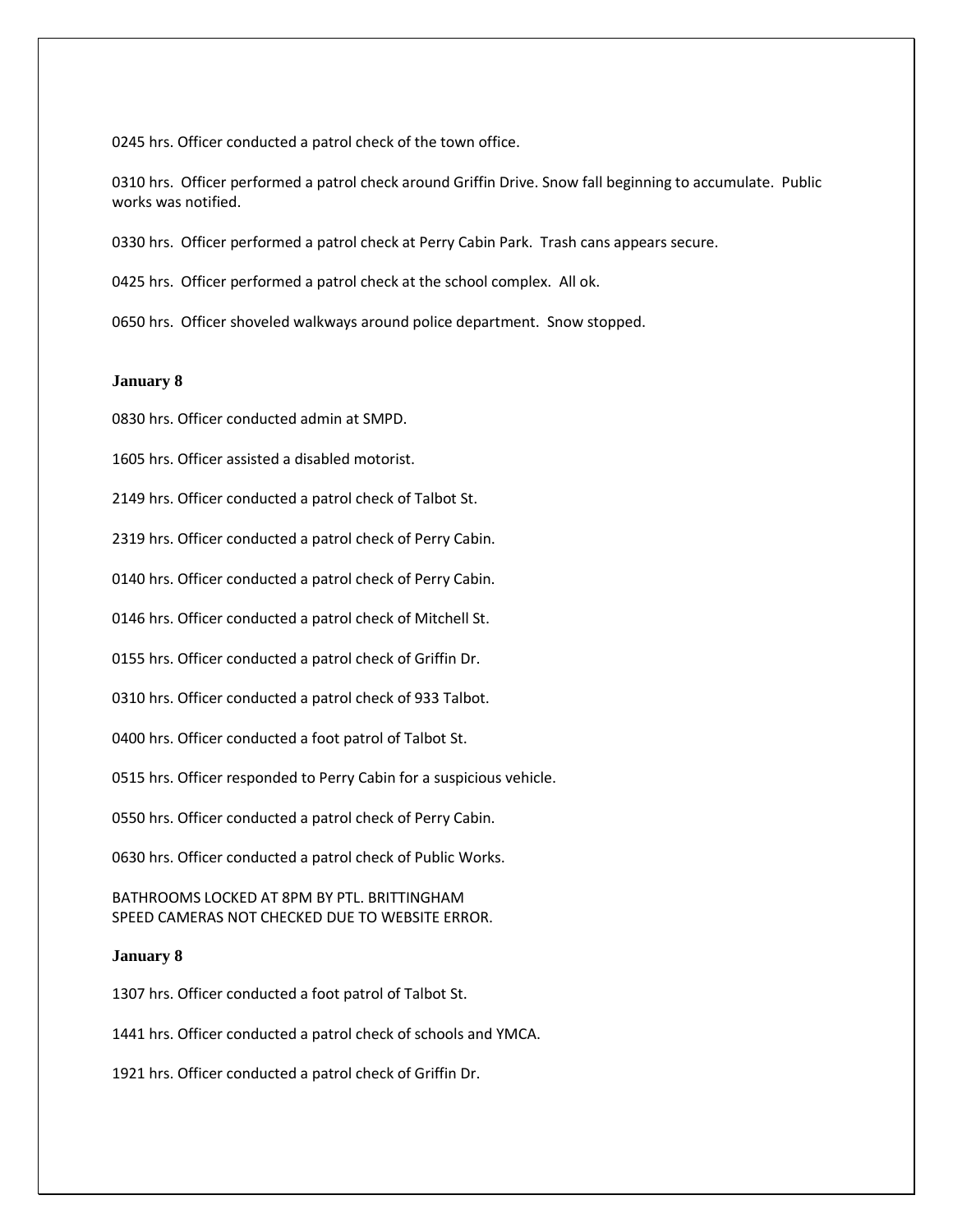2028 hrs. Officer conducted a patrol check of 213 Talbot Street.

2226 hrs. Officer conducted a patrol check of 710 Talbot Street.

0013 hrs. Officer conducted a patrol check of Mitchell St.

0206 hrs. Officer conducted a patrol check of Talbot St.

0300 hrs. Officer conducted a foot patrol of Talbot St.

0530 hrs. Officer conducted a patrol check of Perry Cabin.

SPEED CAMERAS CHECKED BATHROOMS LOCKED BY PTL. BRITTINGHAM

# **January 9**

1859 hrs. Officer conducted a patrol check of Griffin Dr.

1952 hrs. Officer conducted a patrol check of Perry Cabin.

2155 hrs. Officer conducted a patrol check of North St.

0416 hrs. Officer conducted a patrol check of Spencer and Plummer Dr.

0630 hrs. Officer conducted a patrol check of Public Works.

BATHROOMS LOCKED BY PTL. BRITTINGHAM SPEED CAMERAS CHECKED

#### **January 10**

0720 hrs. Officer conducted school patrol.

0851 hrs. Officer conducted a patrol check of 9306 St. Michaels Rd.

0856 hrs. Officer conducted a patrol check of Perry Cabin Dr.

0912 hrs. Officer conducted a patrol check of the School Complex.

0913 hrs. Officer conducted vehicle maintenance in Easton.

1124 hrs. Officer handled a fraud report at SMPD.

1331 hrs. Officer handled multiple police information calls at SMPD.

1436 hrs. Officer conducted school patrol.

1502 hrs. Officer conducted vehicle maintenance in Easton.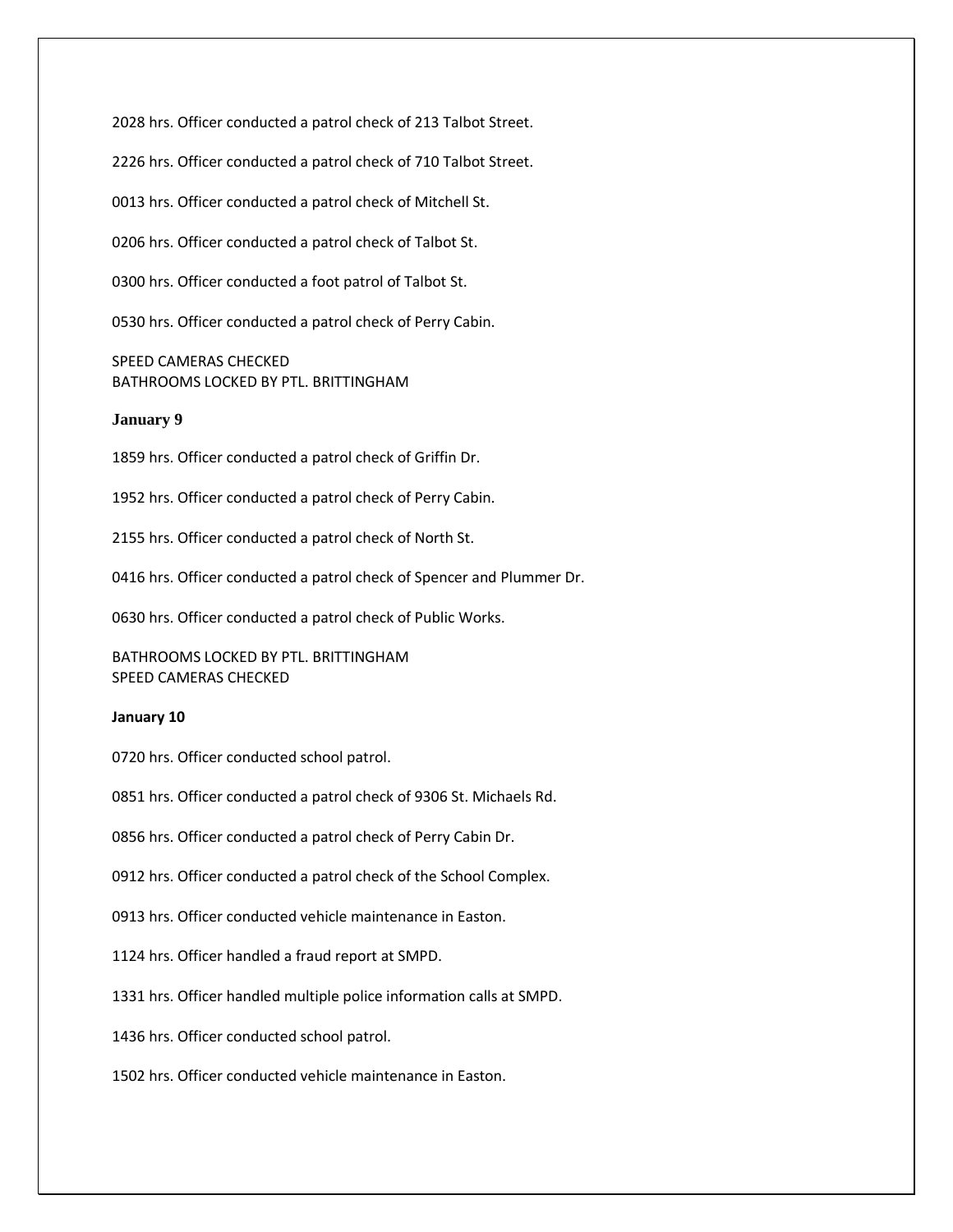1600 hrs. Officer completed paperwork at SMPD. 1737 hrs. Officer conducted a patrol check of Muskrat Park. 1900 hrs. Officer conducted a patrol check of Talbot St. 1945 hrs. Officer conducted a patrol check of Griffin Dr. 2020 hrs. Officer conducted a patrol check of 605 Talbot St. 2135 hrs. Officer conducted a patrol check of 109 Gloria Ave. 2145 hrs. Officer conducted a patrol check of Talbot St. 2240 hrs. Officer conducted a patrol check of 933 Talbot St. 2240 hrs. Officer conducted a patrol check of 710 Talbot St. 2300 hrs. Officer conducted a patrol check of 300 & 200 Seymour Ave. 2350 hrs. Officer conducted a patrol check of Talbot St. 0200 hrs. Officer conducted a patrol check of 213 Talbot St. 0230 hrs. Officer conducted a patrol check of 101 Harbor Rd. 0235 hrs. Officer conducted a patrol check of 100 Seymour Ave. 0300 hrs. Officer conducted a patrol check of Talbot St. 0415 hrs. Officer conducted a patrol check of North & Griffin. BATHROOMS LOCKED BY Pfc. Ford SPEED CAMERAS CHECKED **January 11** 0700 hrs. Officers conducted school patrol.

0755 hrs. Officer conducted a patrol check of Perry Cabin Dr.

0829 hrs. Officer conducted a patrol check of Marea Terrace.

0950 hrs. Officer attended district court in Easton.

1259 hrs. Officer conducted a patrol check of the school complex.

1308 hrs. Officer conducted a patrol check of the town office and CBMM.

1647 hrs. Officer conducted a patrol check of the school complex.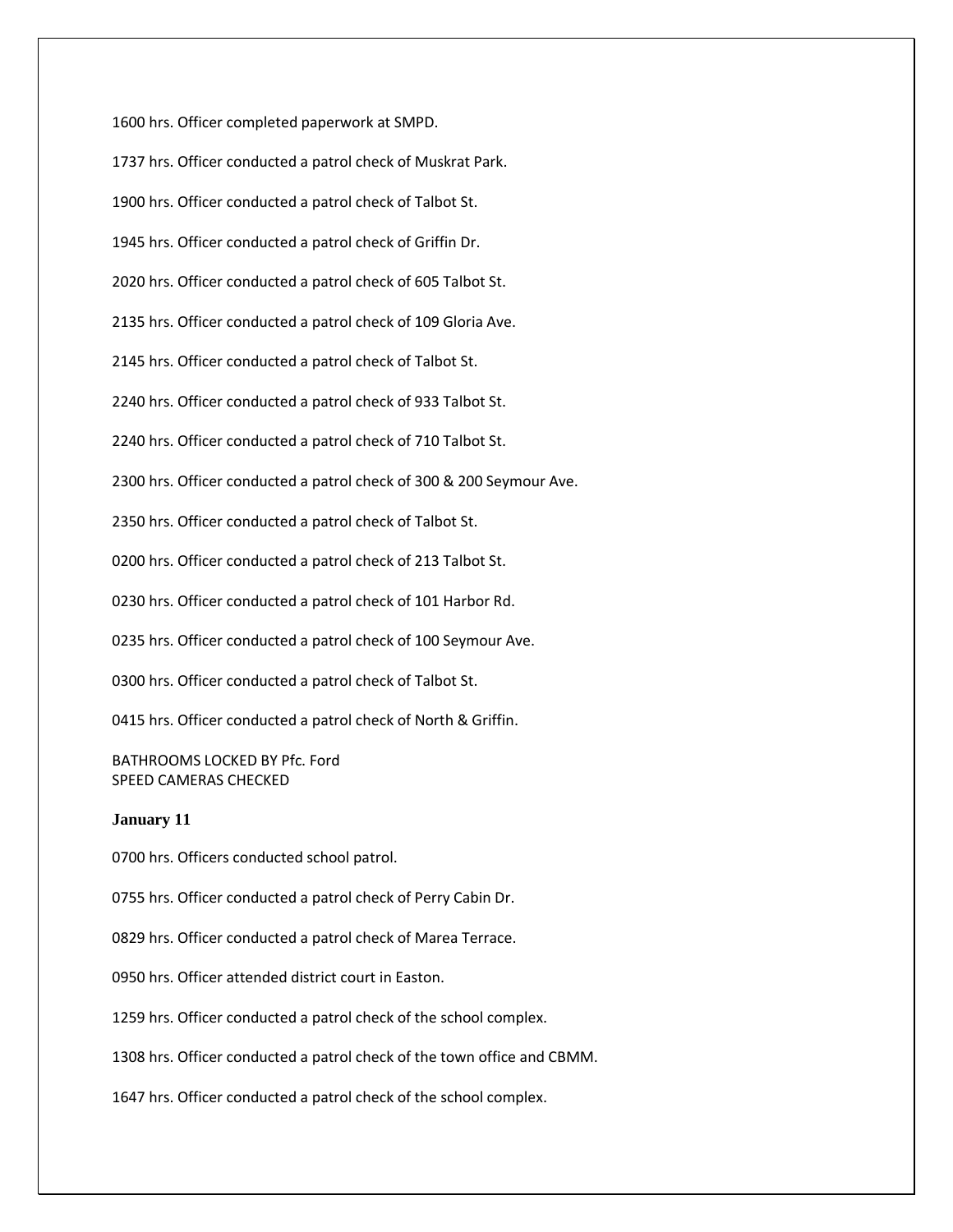1700 hrs. Officer completed paperwork at SMPD. 1840 hrs. Officer conducted a patrol check of Talbot St. 1855 hrs. Officer conducted a patrol check of 710 Talbot St. 1915 hrs. Officer conducted a patrol check of 125 Mulberry St. 2110 hrs. Officer conducted a patrol check of 106 Fremont St. 2140 hrs. Officer conducted a patrol check of Talbot St. 2150 hrs. Officer conducted a patrol check of 109 Gloria Ave. 2240 hrs. Officer conducted a patrol check of Talbot St. 2255 hrs. Officer conducted a patrol check of 303 Talbot St. 2335 hrs. Officer conducted a patrol check of 304 Talbot St. 2345 hrs. Officer conducted a patrol check of Talbot St. 0150 hrs. Officer conducted a patrol check of 933 Talbot St. 0220 hrs. Officer conducted a patrol check of North St. 0400 hrs. Officer conducted a patrol check of Talbot St. 0435 hrs. Officer conducted a patrol check of 213 Talbot St.

# BATHROOMS LOCKED BY Pfc. Ford SPEED CAMERAS CHECKED

### **January 12**

0645 hrs. Officer conducted a patrol check of Public Works.

0720 hrs. Officer assisted the Crossing Guard with Traffic Control for School.

0830 hrs. Officer conducted a patrol check of Dodson Ave.

1126 hrs. Officer conducted a patrol check at 933 Talbot Street.

1227 hrs. Officer conducted a patrol check at 213 Talbot Street.

1509 hrs. Officer conducted a patrol check at Talbot and Chestnut Street.

1943 hrs. Officer conducted a patrol check at 106 Fremont.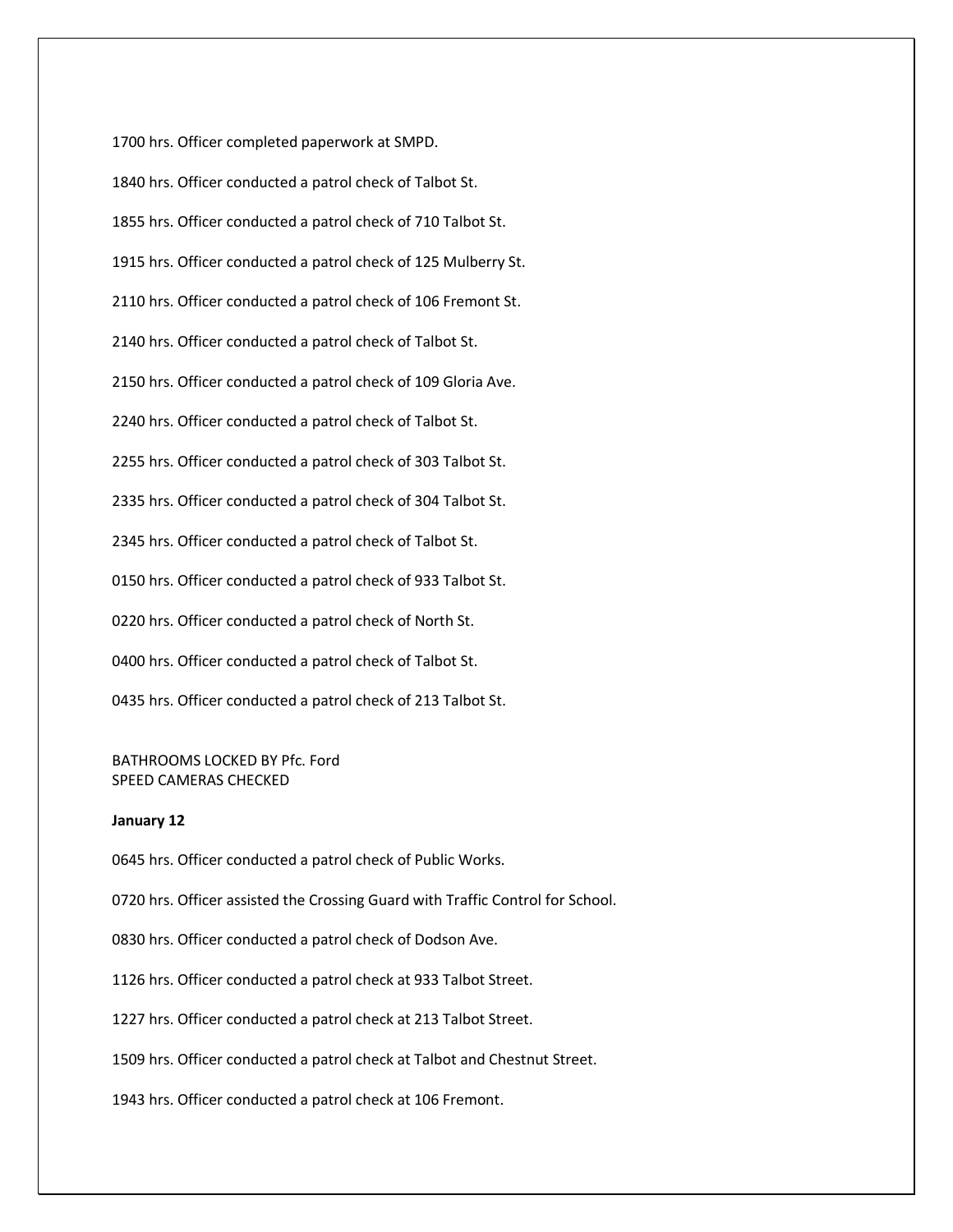1945 hrs. Officer conducted a patrol check at Plummer Drive. 1945 hrs. Officer conducted a patrol check at Spencer Drive. 2025 hrs. Officer conducted a patrol check at Talbot Street. 2035 hrs. Officer conducted a patrol check at 213 Talbot Street. 2336 hrs. Officer conducted a patrol check at Talbot Street. 2331 hrs. Officer conducted a patrol check at 303 Talbot Street. 2334 hrs. Officer conducted a patrol check 106 Fremont Street. 2351 hrs. Officer worked on a follow-up at the SMPD. 0157 hrs. Officer conducted a patrol check of Talbot Street. 0200 hrs. Officer conducted a patrol check of the schools. 0237 hrs. Officer conducted a patrol check of Griffin apartments. 0400 hrs. Officer completed paperwork at the SMPD. Bathrooms were locked at 2000 hours. Speed cameras checked.

#### **January 13**

0715 hrs. Officer conducted a patrol check of Mitchell St.

0740 hrs. Officer conducted a patrol check of Griffin Dr.

0758 hrs. Officer conducted a School Detail.

1210 hrs. Officer conducted a patrol check of Talbot St.

1240 hrs. Officer conducted a patrol check of Marea Terrace.

1355 hrs. Officer conducted a patrol check of 300 Mill St.

1410 hrs. Officer began a school detail.

1420 hrs. Officer handled a check subject at the corner of Talbot St & Railroad Ave.

1610 hrs. Officer conducted a patrol check of Mitchell St.

1620 hrs. Officer conducted a patrol check of Griffin Dr.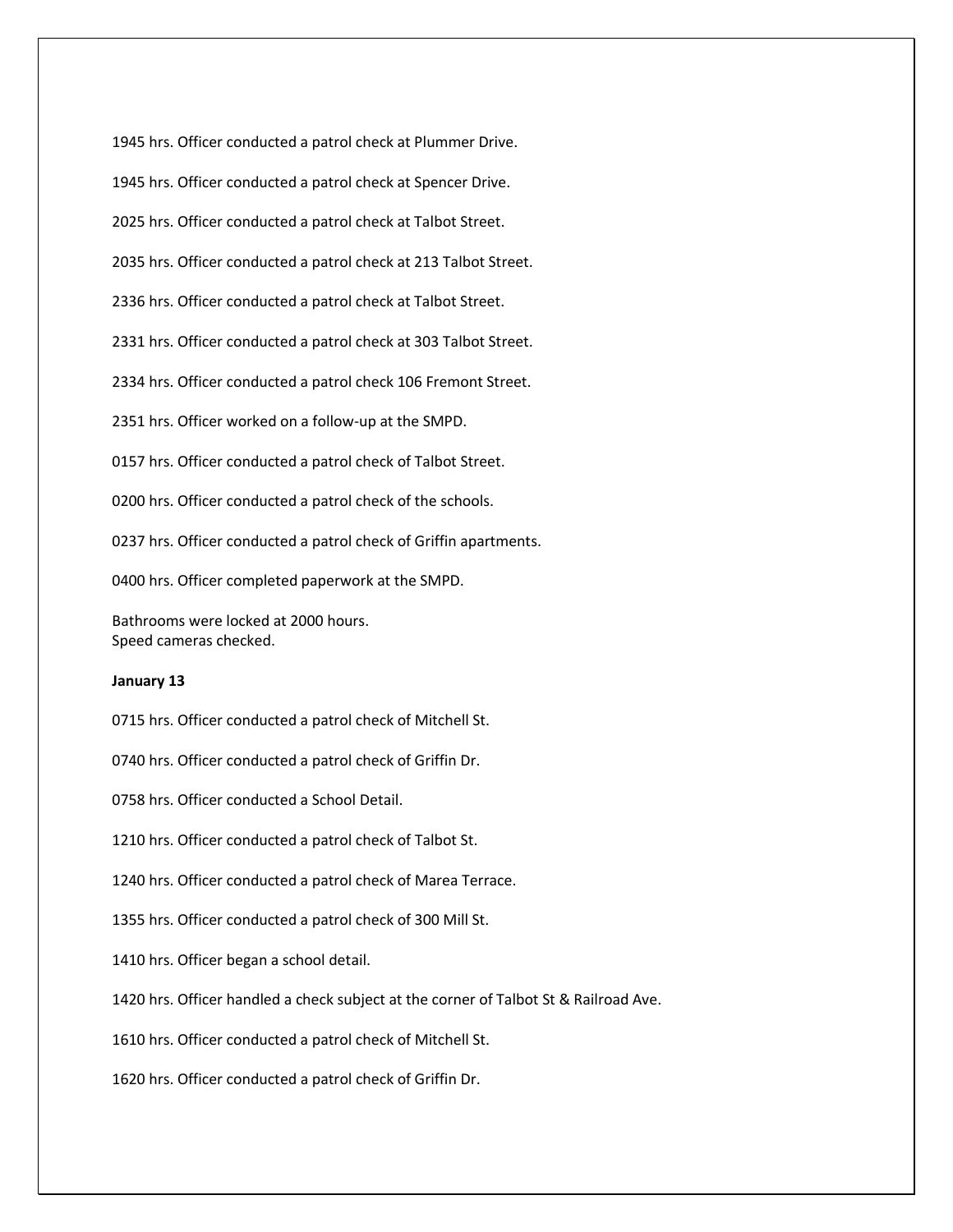2110 hrs. Officer conducted a patrol check of Willow St. 2125 hrs. Officer conducted a patrol check of Carpenter St. 2145 hrs. Officer conducted a patrol check of 106 Fremont St. 2230 hrs. Officer conducted a patrol check of Plummer Dr. 0030 hrs. Officer began a foot patrol of Talbot St. 0040 hrs. Officer conducted a patrol check of the post office. 0208 hrs. Officer conducted patrol check at Talbot Street. 0215 hrs. Officer conducted a patrol check at 933 Talbot Street. 0415 hrs. Officer completed admin assignment at the SMPD. 0550 hrs. Officer conducted check at Talbot Street. 0615 hrs. Officer conducted check at the schools.

Bathrooms were locked at 2000 hours. Speed cameras checked.

# **January 14**

0711 hrs. Officers conducted school patrol.

0749 hrs. Officer conducted a patrol check of the Harbor.

0855 hrs. Officer conducted a relay.

0904 hrs. Officer conducted a patrol check of Marea Terrace.

0911 hrs. Officer conducted a patrol check of the town office and CBMM.

1009 hrs. Officer handled an abandoned vehicle complaint at W. Chestnut.

1145 hrs. Offices conducted a domestic escort from 1145- 1630 hrs. at Miles Ave.

1900 hrs. Officer conducted a patrol check of Griffin Dr.

1925 hrs. Officer conducted a patrol check of Marea Terrace.

2005 hrs. Officer conducted a patrol check of Gloria Ave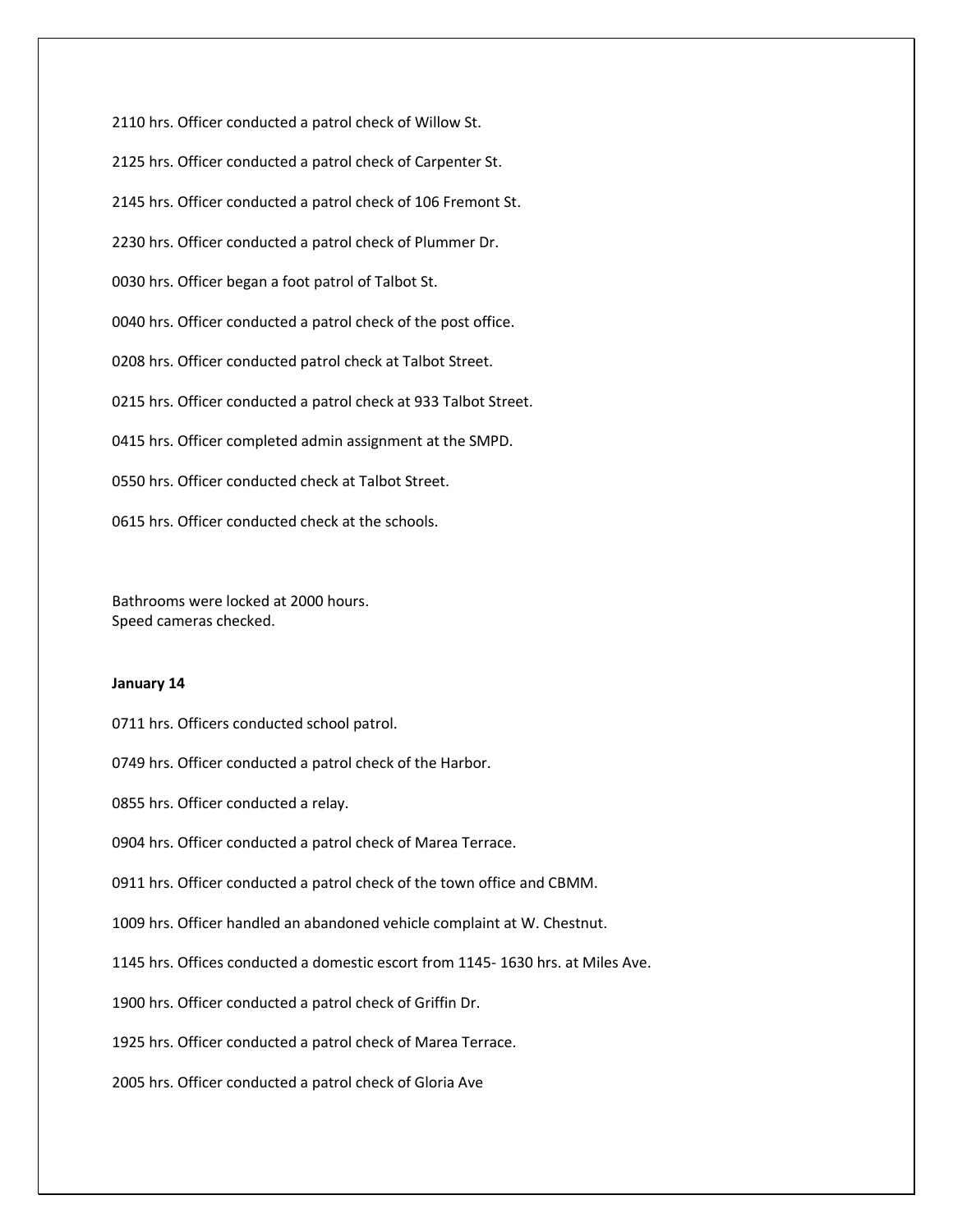2020 hrs. Officer conducted a patrol check of Talbot St.

2120 hrs. Officer conducted a patrol check of 933 Talbot St.

2205 hrs. Officer handled a check welfare on Mitchell St.

2210 hrs. Officer conducted a patrol check of 100 & 300 Seymour Ave.

2300 hrs. Officer conducted a patrol check of 113 Talbot St.

2315 hrs. Officer conducted a patrol check of 213 Talbot St.

2340 hrs. Officer conducted a patrol check of 113 Talbot St.

0025 hrs. Officer conducted a patrol check of 304 Talbot St.

0115 hrs. Officer began an admin assignment at SMPD.

0125 hrs. Officer conducted a patrol check of Talbot St.

0210 hrs. Officer conducted a patrol check of Green St.

0300 hrs. Officer conducted a patrol check of 303 Talbot St.

0415 hrs. Officer conducted a patrol check of Griffin Dr.

Bathrooms were locked. Speed cameras checked.

# **January 15**

0706 hrs. Officer conducted a patrol check of Dodson Ave.

0825 hrs. Officer conducted a patrol of 9306 St. Michaels Rd.

0831 hrs. Officer conducted a patrol check of Perry Cabin Dr.

0900 hrs. Officer conducted a patrol check of Marea Terrace.

1028 hrs. Officer responded to 915 S. Talbot St. in reference to an alarm.

1257 hrs. Officer conducted a patrol check of the school.

1434 hrs. Officer conducted a patrol check of the School and YMCA.

1708 hrs. Officer conducted a patrol check of St. Mary's Sq.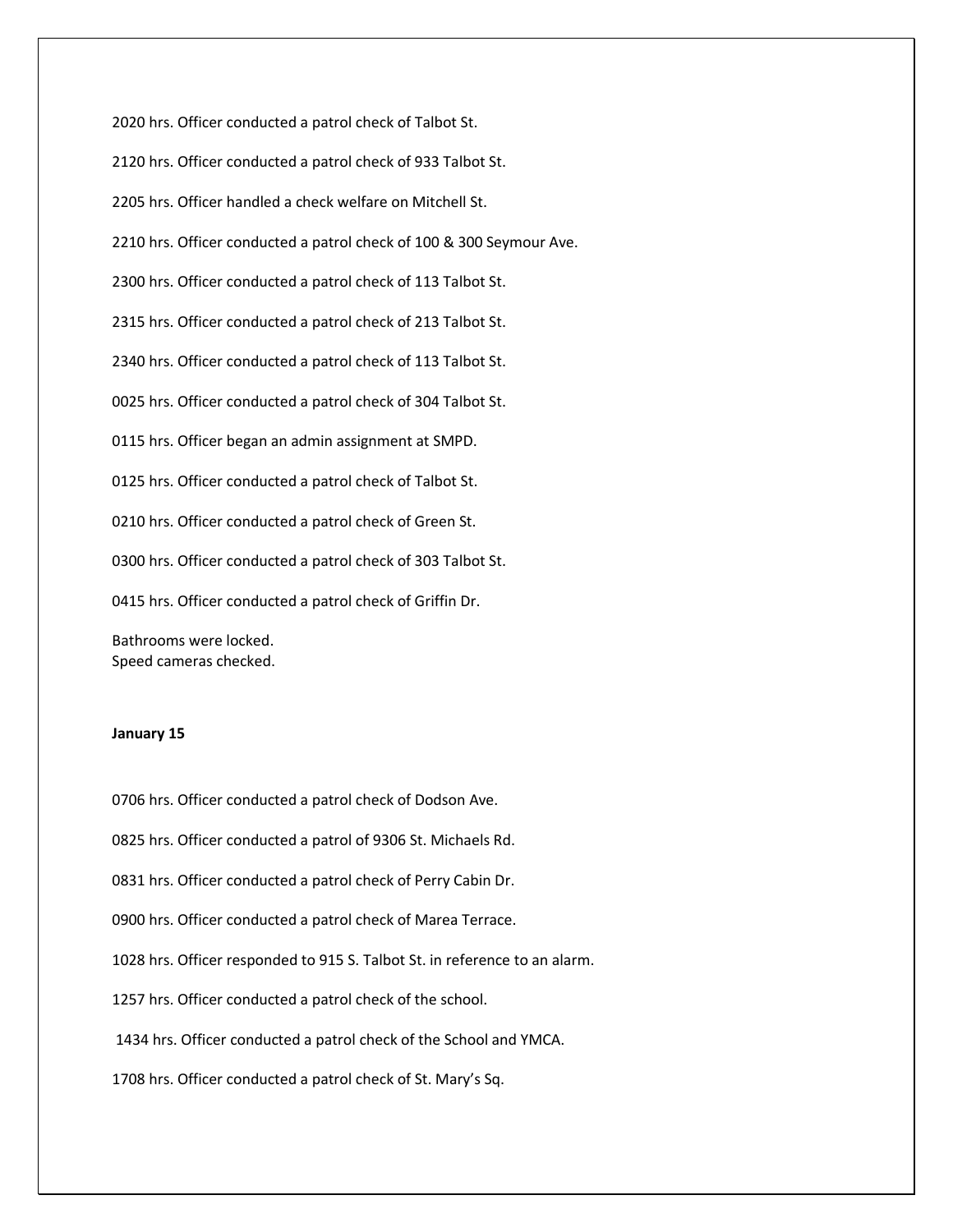1720 hrs. Officer conducted a patrol check of Griffin Dr. 1840 hrs. Officer handled a Check Welfare on Talbot St. 1935 hrs. Officer began foot Patrol on Talbot St. 2040 hrs. Officer conducted a patrol check of Chestnut St. 2055 hrs. Officer conducted a patrol check of 109 Gloria Ave. 2105 hrs. Officer conducted a patrol check of Dodson Ave. 2105 hrs. Officer conducted a patrol check of Griffin Dr. 2150 hrs. Officer conducted a patrol check of 710 Talbot St. 2220 hrs. Officer conducted a patrol check of 213 Talbot St. 2325 hrs. Officer conducted a patrol check of 113 Talbot St. 0030 hrs. Officer conducted a patrol check of 303 Talbot St. 0035 hrs. Officer began training at SMPD. 0310 hrs. Officer conducted a patrol check of 106 Fremont St. 0405 hrs. Officer conducted a patrol check of 109 Gloria Ave.

Bathrooms were locked at 2000 hours by Pfc. Ford. Speed cameras checked.

# **January 16**

0604 hrs. Officer conducted a patrol check of the school.

0908 hrs. Officer conducted a patrol check of Marea Terrace.

1022 hrs. Officer handled an alarm activation at 209 S. Talbot St.

1133 hrs. Officer conducted a patrol check of W. Chew Ave.

1150 hrs. Officer conducted a patrol check of 9306 St. Michaels Rd.

1156 hrs. Officer conducted a patrol check of the town office and CBMM.

1237 hrs. Officer conducted a patrol check of the school and YMCA.

1433 hrs. Officer handled a reckless operation complaint on Talbot St. Unfounded.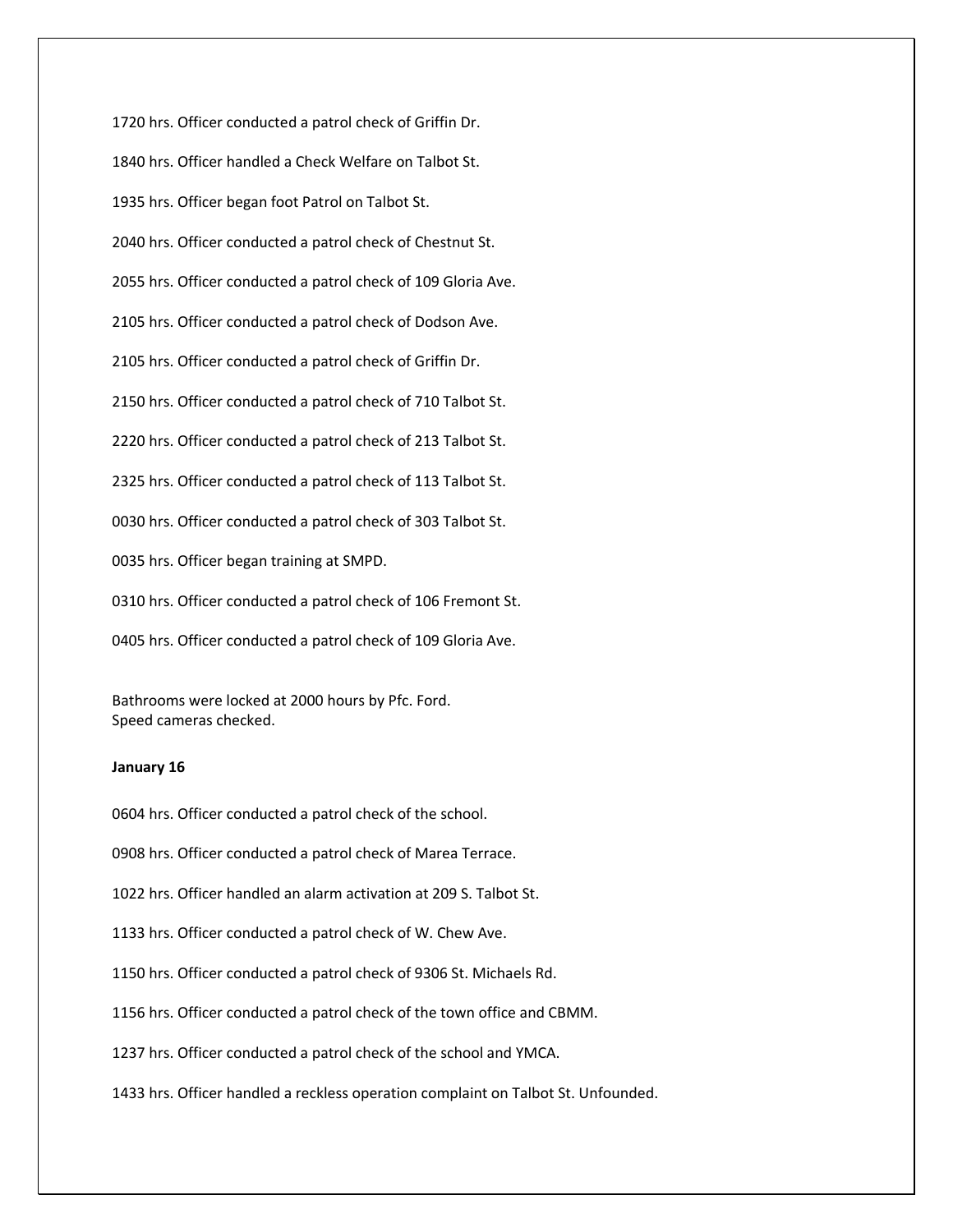1542 hrs. Officer handled a check welfare on Mitchell St. 1715 hrs. Officer conducted a patrol check of Watkins Ln. 1900 hrs. Officer conducted a patrol check of Talbot St. & Carpenter St. 1955 hrs. Officer conducted a patrol check of Talbot St. 2030 hrs. Officer conducted a patrol check of 113 Talbot St. 2040 hrs. Officer conducted a patrol check of 304 Talbot St. 2135 hrs. Officer conducted a patrol check of 303 Talbot St. 2235 hrs. Officer conducted a patrol check of 100 Seymour Ave. 2240 hrs. Officer conducted a patrol check of St Mary's Square. 2245 hrs. Officer conducted a patrol check of Talbot St. 0040 hrs. Officer conducted a patrol check of Railroad Ave. 0115 hrs. Officer conducted a patrol check of Griffin Dr. 0150 hrs. Officer conducted a patrol check of North St. 0245 hrs. Officer conducted a patrol check of 109 Gloria Ave. 0250 hrs. Officer conducted a patrol check of 710 Talbot St. 0325 hrs. Officer conducted a patrol check of 106 Fremont St. 0420 hrs. Officer conducted a patrol check of Talbot St. Bathrooms were locked.

Speed cameras checked.

# **January 17**

0631 hrs. Officer conducted a patrol check at Dodson Ave.

1403 hrs. Officer conducted a misc. assignment at the SMPD.

1527 hrs. Officer conducted a patrol check at Griffin apartments.

1655 hrs. Officer conducted a patrol check at Mitchell Street.

1713 hrs. Officer conducted a patrol check at 300 Seymour Ave.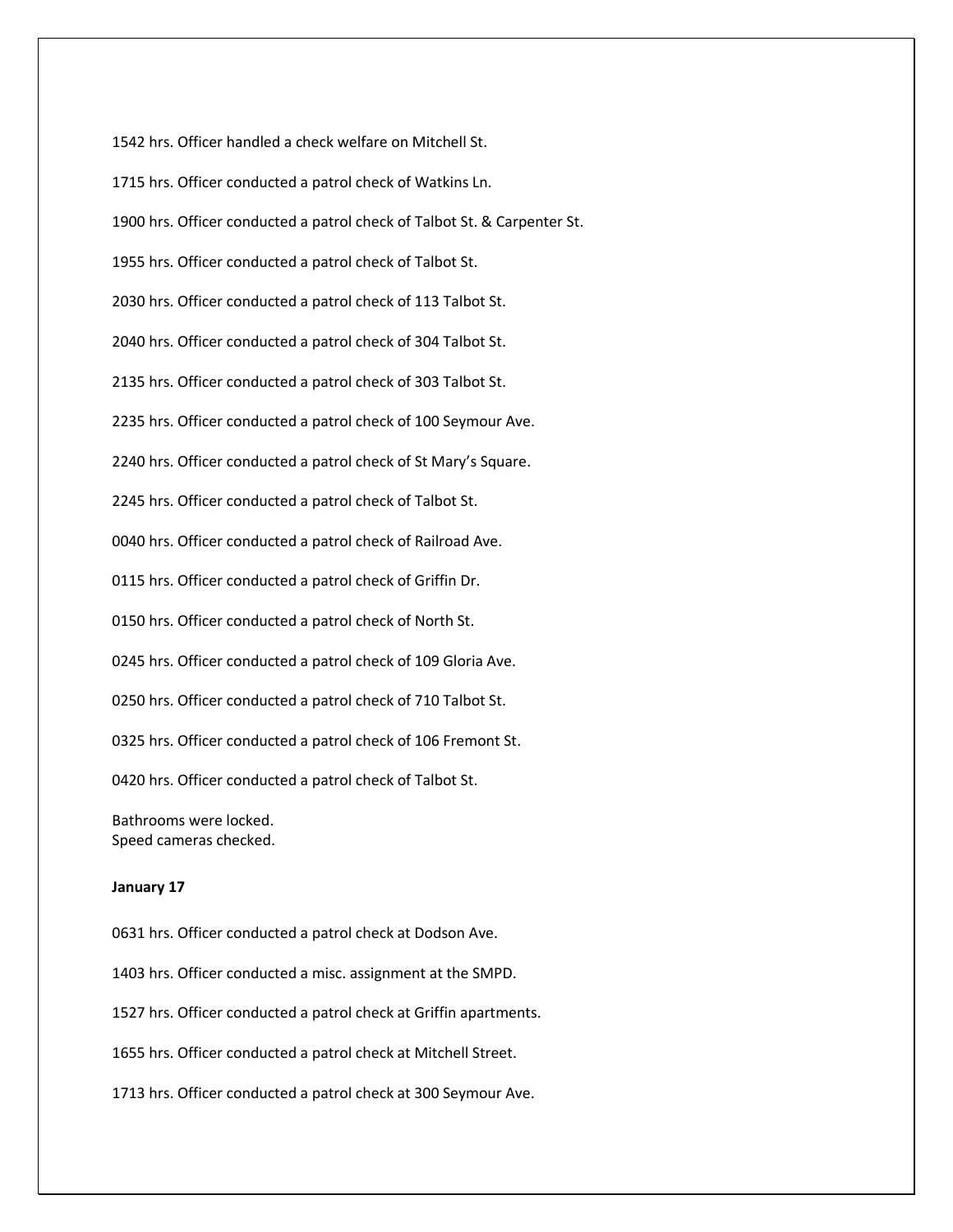1750 hrs. Officer conducted a patrol check at Mill Street. 2002 hrs. Officer conducted a patrol check at 113 Talbot Street. 2014 hrs. Officer conducted a patrol check at 201 Railroad Ave. 2015 hrs. Officer conducted a patrol check at Plummer Drive. 2016 hrs. Officer conducted a patrol check at Spencer Drive. 2318 hrs. Officers responded to Mitchell Street for a noise complaint. 2333 hrs. Officer conducted a patrol check at 111 Mitchell Street. 2334 hrs. Officer conducted a patrol check at 933 Talbot Street. 0200 hrs. Officer conducted a patrol check at Carpenter Street. 0230 hrs. Officer conducted a patrol check at Griffin Apartments. 0415 hrs. Officer conducted a patrol check at Glory Ave. 0505 hrs. Officer completed paperwork for new hire. Bathrooms were locked by officer.

Speed cameras were checked.

# **January 18**

0652 hrs. Officer assisted a disabled motorist on Seymour Avenue.

0856 hrs. Officer conducted a patrol check of 213 N. Talbot Street.

0859 hrs. Officer observed an open door on Railroad Ave.

0924 hrs. Officer conducted a patrol check of Webb Lane.

0951 hrs. Officer performed an admin assignment.

1218 hrs. Officer conducted a patrol check of 710 N. Talbot Street.

1356 hrs. Officer handled a found property complaint.

1442 hrs. Officer conducted a patrol check of schools.

1446 hrs. Officer conducted a patrol check at 407 Talbot Street.

1941 hrs. Officer conducted a patrol check at Locust Street.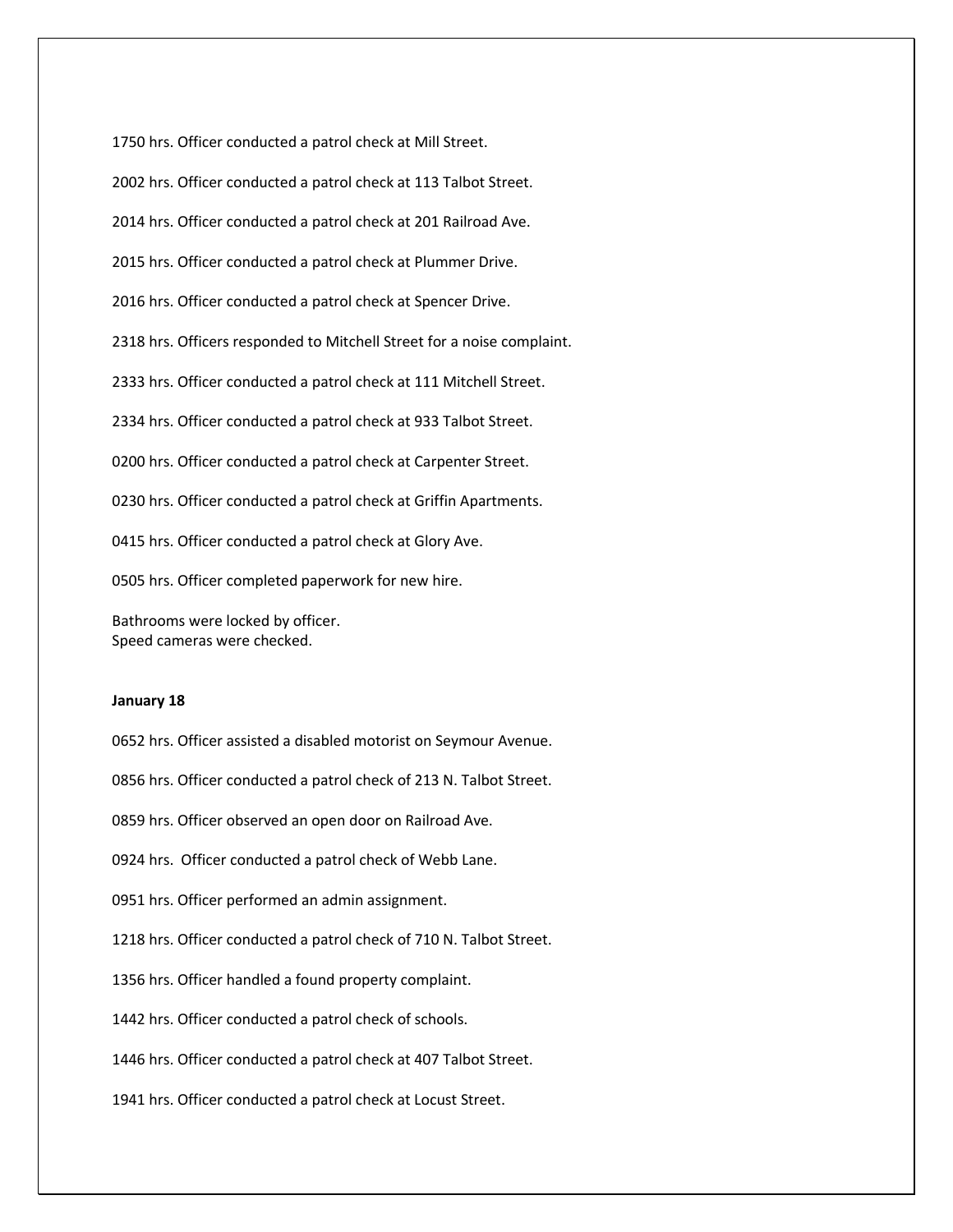2007 hrs. Officer conducted a patrol check at 933 Talbot Street. 2100 hrs. Officer conducted a patrol check at 933 Talbot Street. 2230 hrs. Officer conducted a patrol check at 710 Talbot Street. 0015 hrs. Officer conducted a patrol check at 125 Mulberry Street. 0020 hrs. Officer conducted a patrol check at 100 Seymour Ave. 0117 hrs. Officer conducted a patrol check at St. Mary's Square. 0230 hrs. Officer conducted a patrol check on Talbot Street. 0502 hrs. Officer conducted a patrol check on Talbot Street.

Officer locked the bathrooms. Speed cameras were checked and approved.

# **January 19**

0727 hrs. Officer conducted traffic control during school hours on Seymour Ave.

0910 hrs. Officer conducted a patrol check of Griffin Drive.

1120 hrs. Officer handled a theft complaint.

1300 hrs. Officer handled a suspicious activity complaint.

1840 hrs. Officer conducted a patrol check of 933 Talbot St.

1905 hrs. Officer conducted a patrol check of Talbot St.

2050 hrs. Officer conducted a patrol check of 100 & 300 Seymour Ave.

2105 hrs. Officer conducted a patrol check of 109 Gloria Ave.

2155 hrs. Officer conducted a patrol check of 710 Talbot St.

2200 hrs. Officer conducted a patrol check of Talbot St.

2255 hrs. Officer conducted a patrol check of 125 Mulberry St.

2335 hrs. Officer conducted a patrol check of 303 Talbot St.

2350 hrs. Officer began admin duties SMPD.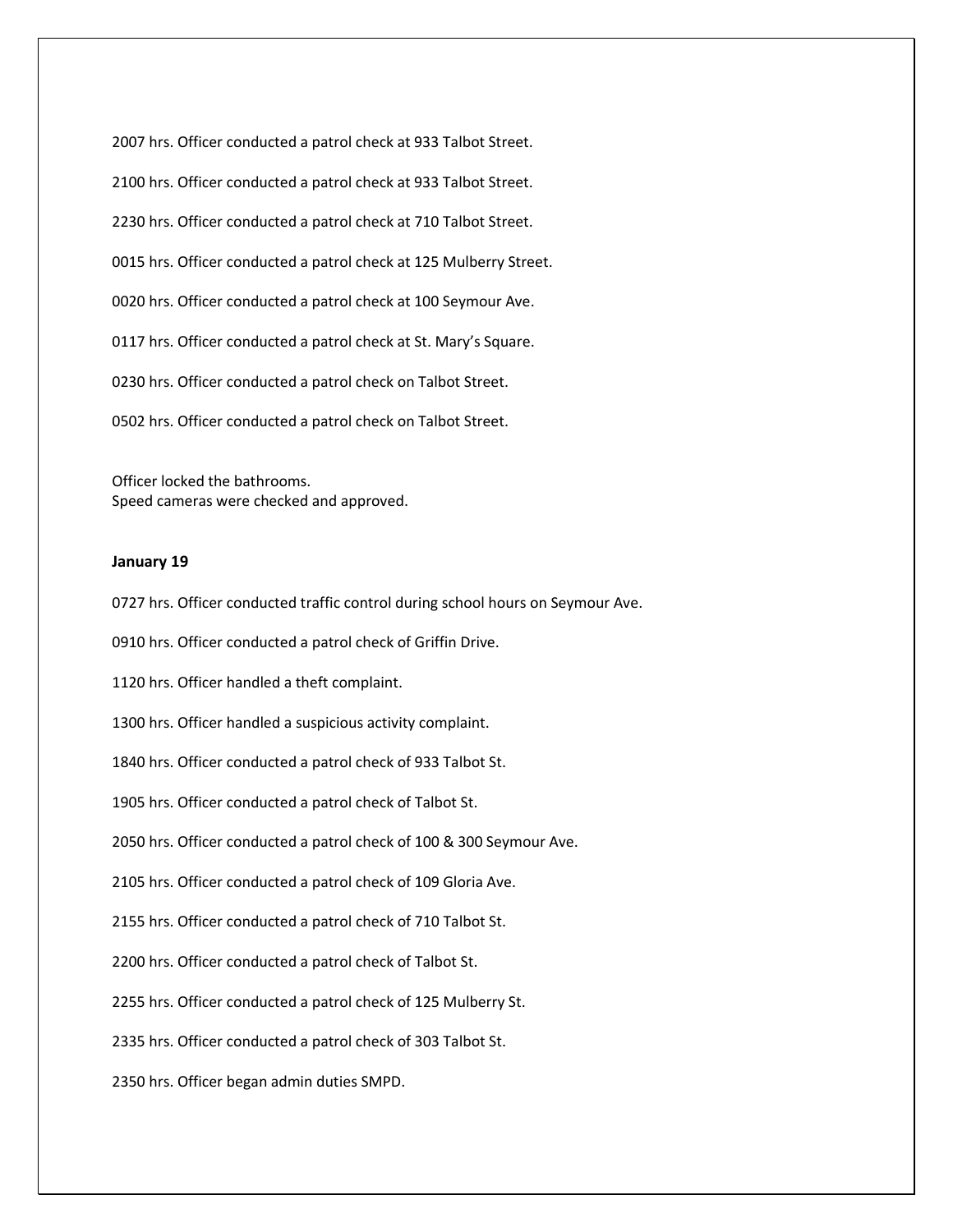0105 hrs. Officer conducted a patrol check of 304 Talbot St. 0140 hrs. Officer conducted a patrol check of Talbot St. 0245 hrs. Officer conducted a patrol check of 933 Talbot St. 0340 hrs. Officer conducted a patrol check of Railroad Dr. 0430 hrs. Officer conducted a patrol check of 106 Fremont St.

# Pfc. Ford locked the bathrooms Speed cameras were checked and approved.

# **January 20**

0710 hrs. Officer conducted a patrol check of Dodson Ave. 0730 hrs. Officer conducted a patrol check of the schools 1030 hrs. Officer responded to E. Chestnut for a fuel spill. 1145 hrs. Officer conducted a patrol check of Griffin Apts. 1400 hrs. Officer attempted a warrant service at Carpenter Street Bar. Negative contact. 1732 hrs. Officer assisted TCSO at North and Fremont with a traffic stop. 1840 hrs. Officer conducted a patrol check of Talbot St. 2020 hrs. Officer conducted a patrol check of 113 Talbot St. 2040 hrs. Officer conducted a patrol check of 933 Talbot St. 2055 hrs. Officer handled a miscellaneous report on Cherry St. 2110 hrs. Officer conducted a patrol check of 109 Gloria Ave. 2200 hrs. Officer conducted a patrol check of 304 Talbot St. 2300 hrs. Officer conducted a patrol check of Talbot St. 2330 hrs. Officer conducted a patrol check of Gloria Ave. 0020 hrs. Officer handled a theft report on North St. 0210 hrs. Officer conducted a patrol check of Railroad Ave.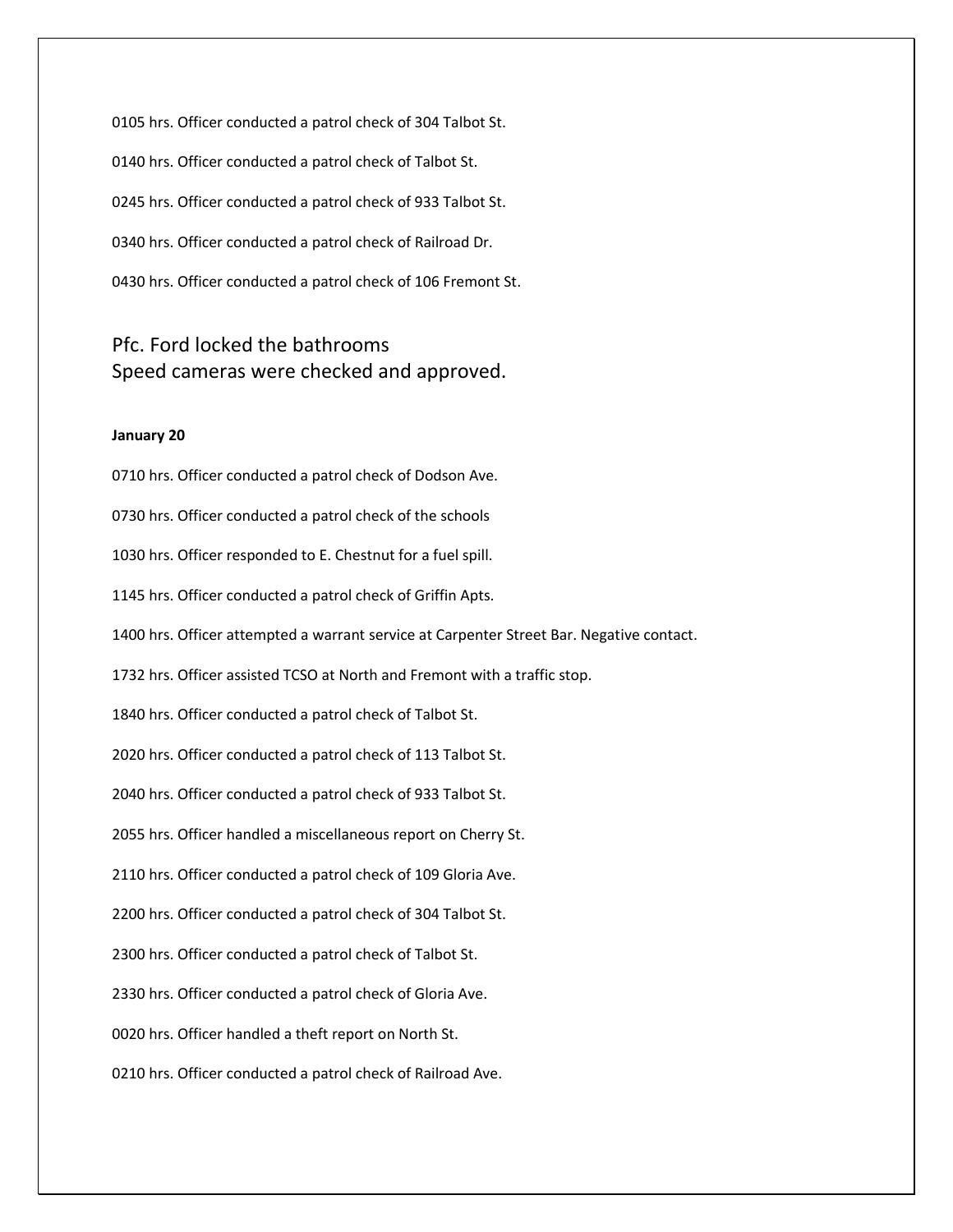0330 hrs. Officer conducted a patrol check of 106 Fremont St.

Pfc. Ford locked the bathrooms. Speed cameras were checked and approved.

# **January 21**

0723 hrs. Officer conducted a patrol check of Dodson Ave.

0818 hrs. Officer checked off speed cameras.

0947 hrs. Officer conducted a patrol check at Griffin Apartments.

1116 hrs. Officer responded to Miles Ave in reference to a POV.

1259 hrs. Officer conducted an admin assignment at the SMPD.

1435 hrs. Officer conducted a patrol check at Griffin Apartments.

1543 hrs. Officer conducted a patrol check at 933 Talbot Street.

1633 hrs. Officer conducted a patrol check at Mitchell Street.

1729 hrs. Officers conducted a patrol check at the SMHS during the basketball game.

1815 hrs. Officer conducted a patrol check out of jurisdiction.

2002 hrs. Officer conducted a patrol check at Locust Street.

2006 hrs. Officer conducted a patrol check at Griffin Apartments.

2028 hrs. Officer conducted a patrol check at Talbot Street.

2224 hrs. Officer conducted a patrol check at 933 Talbot Street.

0007 hrs. Officer conducted a patrol check at 213 Talbot Street.

0124 hrs. Officer conducted a patrol check at the Carpenter Street Saloon.

0305 hrs. Officer conduced a patrol check on Talbot Street.

0415 hrs. Officer worked on follow up investigations at the SMPD.

Bathrooms were locked. Speed cameras were verified and signed by Pfc. Foster.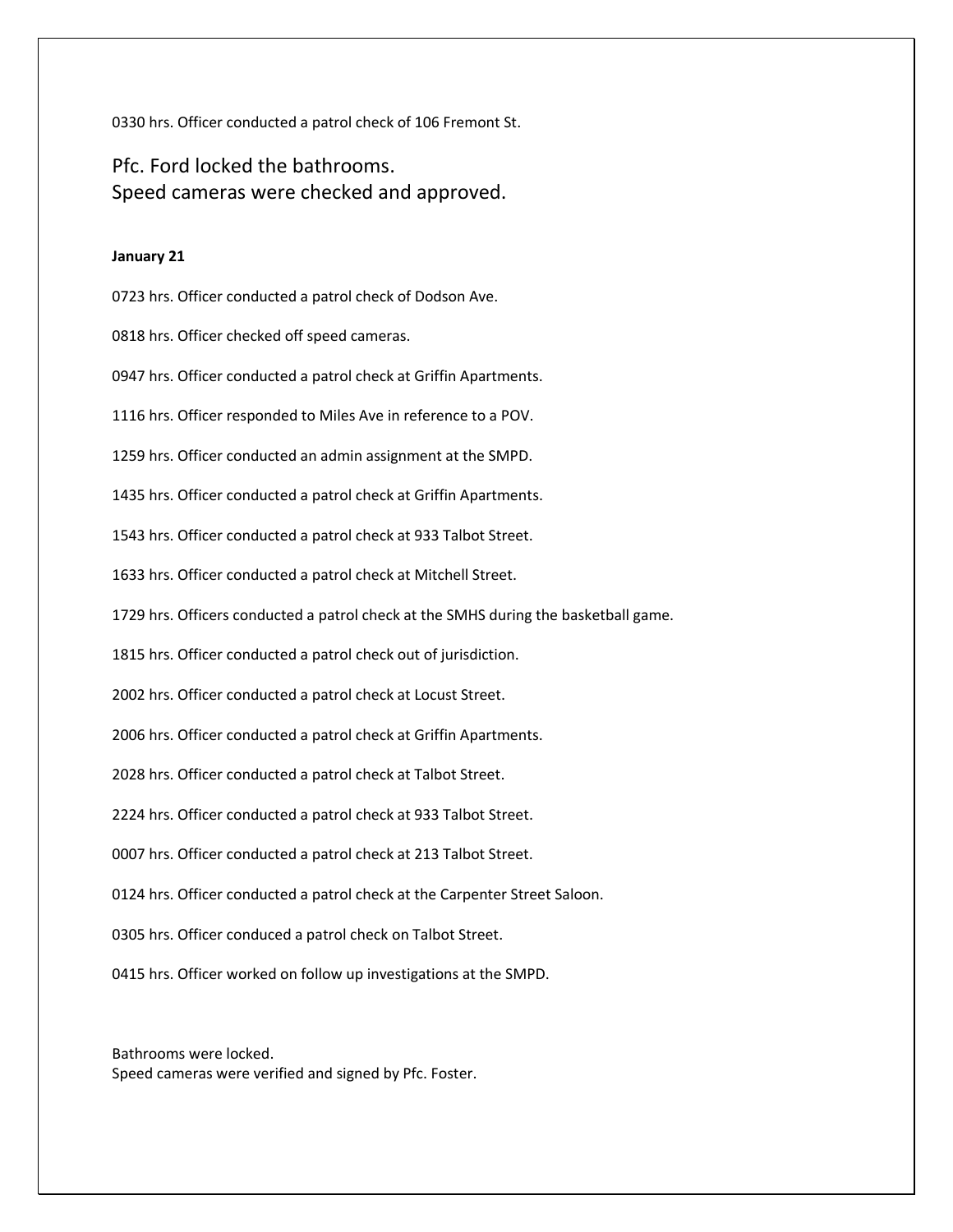#### **January 22**

1040 hrs. Officer conducted a patrol check of 933 S. Talbot St. 1359 hrs. Officer conducted a patrol check of 710 N. Talbot St. 1610 hrs. Officer conducted a patrol check of Talbot St. 1644 hrs. Officer conducted a patrol check of Griffin Drive. 1704 hrs. Officer conducted a patrol check of Glory Ave. 1756 hrs. Officer conducted a patrol check at 100 Seymour Ave. 1823 hrs. Officers responded to Talbot Street for a report of gas coming from a residence. 1911 hrs. Officers conducted a foot patrol on Talbot Street. 2202 hrs. Officer conducted a patrol check at 100 North Street. 2358 hrs. Officer conducted a patrol check at Carpenter Street. 0205 hrs. Officer conducted a patrol check at Talbot Street. 0221 hrs. Officer conducted a patrol check at 933 Talbot Street. 0225 hrs. Officer conducted a patrol check at the schools. 0405 hrs. Officer conducted a patrol check at Griffin apartments. Bathrooms were locked. Speed cameras were verified and signed. **January 23**

0725 hrs. Officer conducted a patrol check of 933 S. Talbot St.

0937 hrs. Officer conducted a patrol check of 710 N. Talbot St.

1531 hrs. Officer assisted EMS.

1552 hrs. Officer conducted a patrol check of Harbor Rd.

1618 hrs. Officer conducted a patrol check of Talbot St.

1701 hrs. Officer assisted Talbot County Sheriff's Department.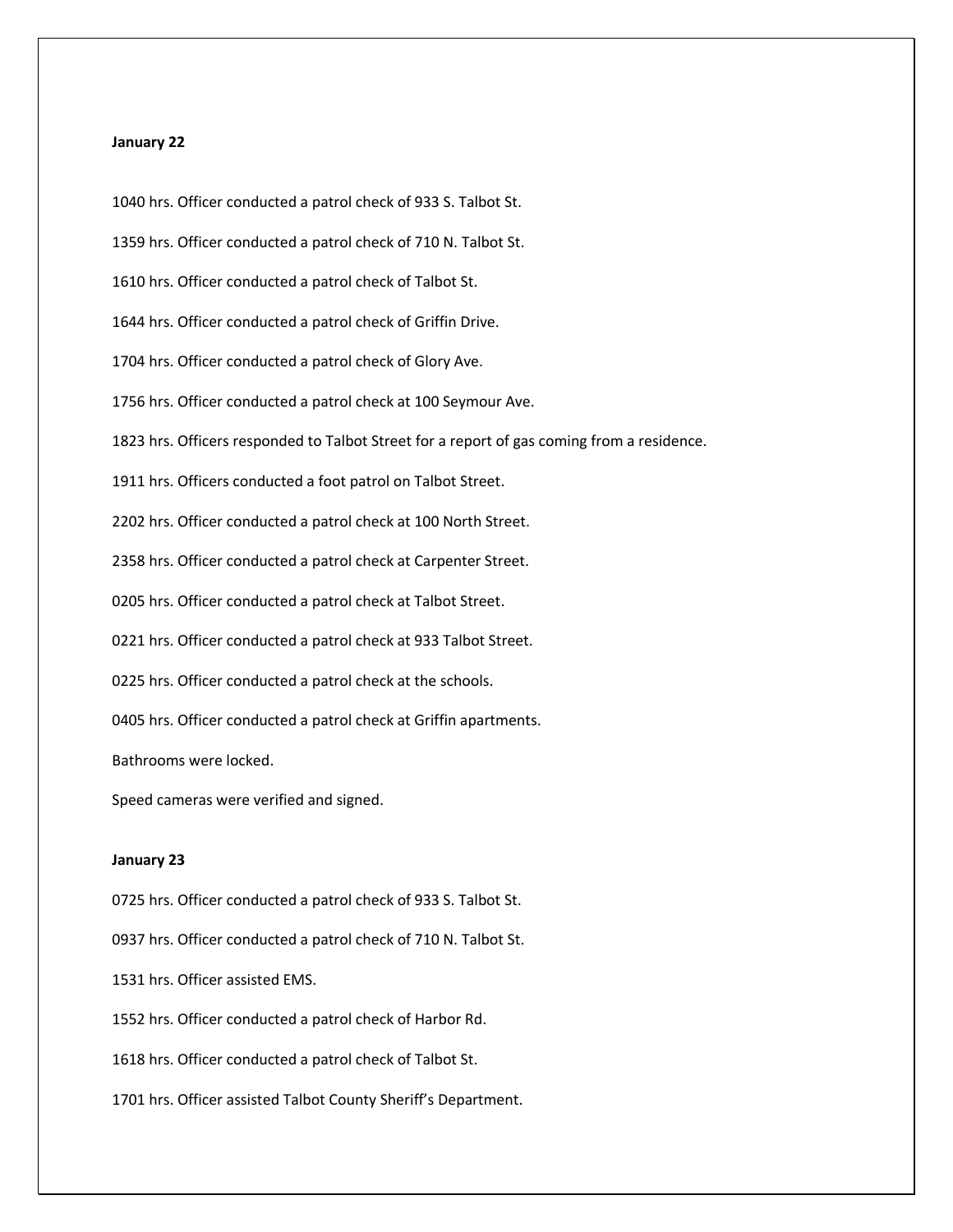1810 hrs. Officer conducted a patrol check of Griffin Dr. 1820 hrs. Officer conducted a patrol check of schools. 2046 hrs. Officer conducted a patrol check at 213 Carpenter Street. 2321 hrs. Officer conducted a patrol check at 106 Fremont Street. 2339 hrs. Officer conducted a patrol check at Griffin Apartments. 0022 hrs. Officer conducted a patrol check at Plummer Drive. 0023 hrs. Officer conducted a patrol check at Spencer Drive. 0035 hrs. Officer conducted a patrol check at Griffin Apartments. 0203 hrs. Officer conducted a patrol check at Talbot Street. 0409 hrs. Officer conducted a patrol check of Talbot Street.

1715 hrs. Officer conducted a patrol check of Griffin Dr.

0545 hrs. Officer conducted a patrol check at the Maritime Museum.

Public restrooms were locked. Speed cameras were verified and approved.

### **January 24**

0726 hrs. Officer conducted a patrol check of the schools.

818 hrs. Officer conducted a patrol check of the YMCA

1333 hrs. Officer conducted a patrol check of Griffin Apts.

1516 hrs. Officer conducted a patrol check of Green St.

1945 hrs. Officer conducted a patrol check of Talbot St.

2100 hrs. Officer conducted a patrol check of 100 & 300 Seymour Ave.

2130 hrs. Officer conducted a patrol check of 933 Talbot St.

2140 hrs. Officer conducted a patrol check of 710 Talbot St.

2145 hrs. Officer conducted a patrol check of 113 Talbot St.

2245 hrs. Officer conducted a patrol check of 710 Talbot St.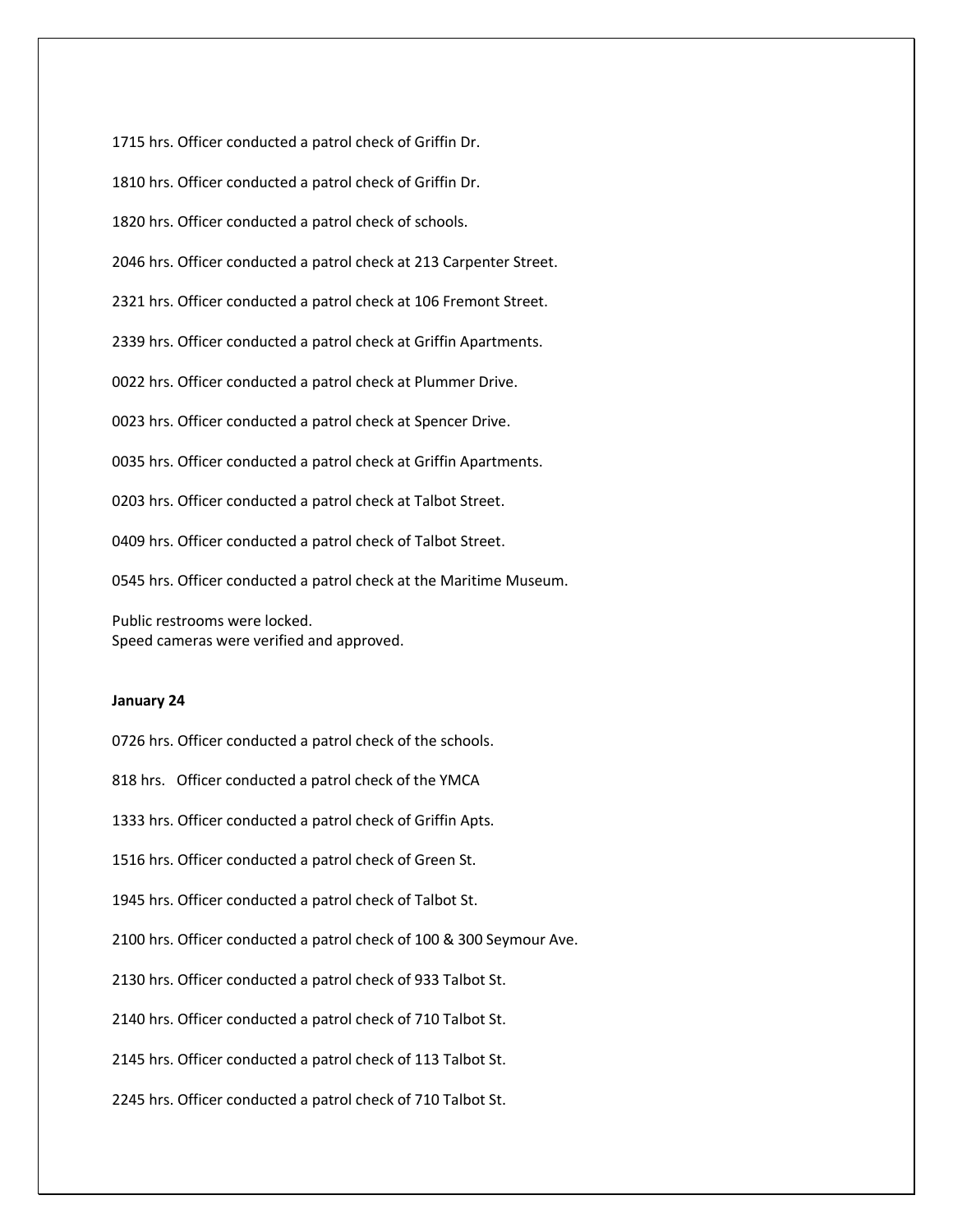2350 hrs. Officer conducted a patrol check of 304 Talbot St. 0015 hrs. Officer conducted a patrol check of E Chew Ave. 0100 hrs. Officer conducted a patrol check of Talbot St. 0130 hrs. Officer conducted a patrol check of 109 Gloria Ave. 0240 hrs. Officer conducted a patrol check of Griffin Dr. 0320 hrs. Officer conducted a patrol check of Webb Ln. 0535 hrs. Officer conducted a patrol check of library. Public restrooms were locked. Speed cameras were verified and approved.

#### **January 25**

0731 hrs. Officer conducted a patrol check of Griffin Dr.

0740 hrs. Officers handled transport of vehicles to Easton for vehicle maintenance.

0938 hrs. Officer conducted a patrol check of 933 S. Talbot.

1120 hrs. Officer conducted a patrol check of 303 Talbot St.

1349 hrs. Officer conducted a patrol check of Town Office.

2220 hrs. Officer conducted a patrol check of 113 S. Talbot St.

2205 hrs. Officer conducted a patrol check on Plummer Drive.

2206 hrs. Officer conducted a patrol check on Spencer Drive.

2236 hrs. Officer conducted a patrol check of St. Mary's Square

2245 hrs. Officer responded to 100 Grace St. for a Hit and Run.

2333 hrs. Officer conducted a patrol check at Muskrat Park.

2407 hrs. Officer conducted a patrol check on Carpenter Street.

0108 hrs. Officer conducted a patrol check at the Inn at Perry Cabin.

0146 hrs. Officer conducted a patrol check at Griffin Apartments.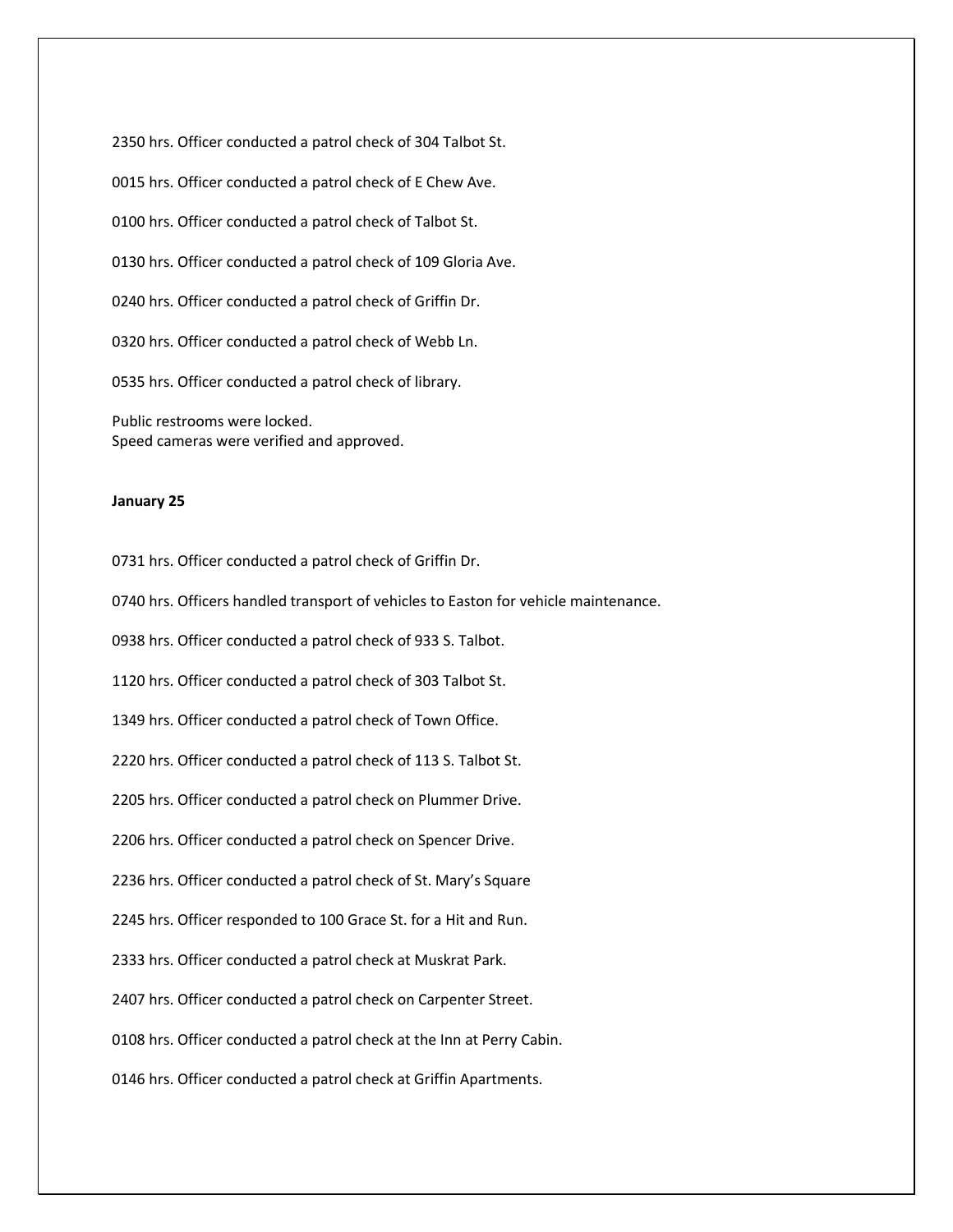0210 hrs. Officer conducted a patrol check at the schools. 0300 hrs. Officer conducted a patrol check at the Maritime Museum. 0410 hrs. Officer conducted a patrol check at 933 Talbot. 0420 hrs. Officer conducted a follow up at the SMPD. 0557 hrs. Officer responded to alarm on Talbot Street. Bathrooms were locked.

Speed cameras were reviewed and checked.

# **January 28**

0559 hrs. Officer conducted a patrol check at Griffin Apts., and the Webb Lane area. No problems to report.

0630 hrs. Officer conducted a patrol check at both landings. All okay.

0730 hrs. Officer performed community policing, meeting with several citizens of St. Michaels.

1000 hrs. Officer performed a patrol check around the school complex. No problems to report.

1300 hrs. Officer responded to Come by Chance for an alarm. Employee error.

1430 hrs. Officer performed a patrol check at the school dismissal. All okay.

1640 hrs. Officer conducted a patrol check of 213 Talbot St.

1800 hrs. Officer conducted a patrol check of Griffin Dr.

1845 hrs. Officer conducted a patrol check of Talbot St.

1930 hrs. Officer conducted a patrol check of 100 Seymour Ave.

2015 hrs. Officer conducted a patrol check of 605 Talbot St.

2055 hrs. Officer conducted a patrol check of Webb Ln.

2055 hrs. Officer began a community policing assignment. With an emotional disturbed subject.

2120 hrs. Officer conducted a patrol check of 113 Talbot St.

2215 hrs. Officer conducted a patrol check of 300 Mill St.

2230 hrs. Officer conducted a patrol check of 113 Talbot St.

2240 hrs. Officer conducted a patrol check of 604 Railroad Ave.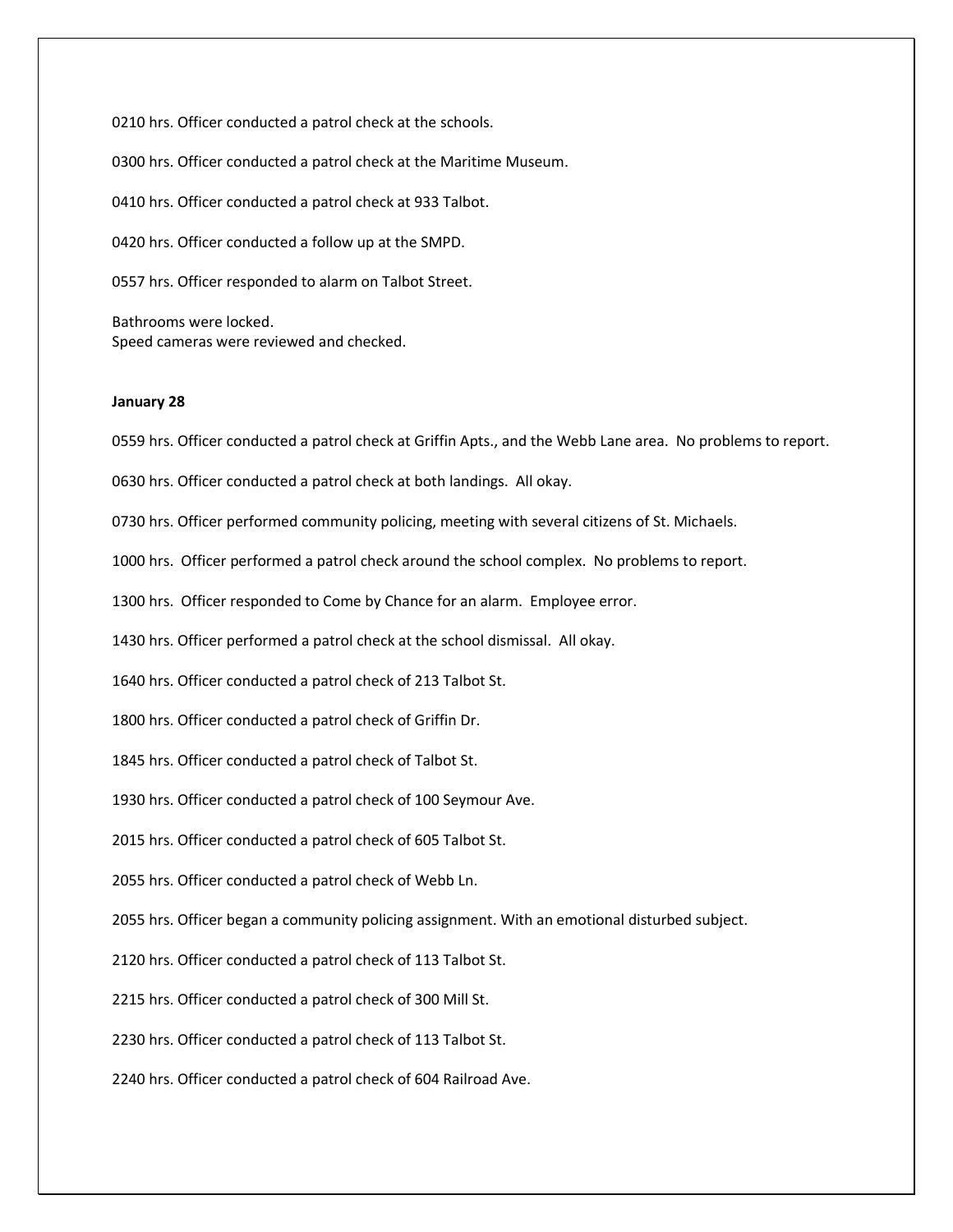2245 hrs. Officer conducted a patrol check of 933 Talbot St.

2250 hrs. Officer conducted a patrol check of 710 Talbot St.

2335 hrs. Officer conducted a patrol check of the school complex.

0055 hrs. Officer conducted a patrol check of Talbot St.

0205 hrs. Officer conducted a patrol check of 304 Talbot St.

0230 hrs. Officer located a vehicle stuck in a ditch Talbot St. & Parry Cabin Dr.

0315 hrs. Officer conducted a patrol check of 303 Talbot St.

0340 hrs. Officer conducted a patrol check of 109 Gloria Ave.

0400 hrs. Officer conducted a patrol check of 710 Talbot St.

0500 hrs. Officer conducted a patrol check of Griffin Dr.

Officer locked the bathrooms.

Officer reviewed and approved the speed cameras.

# **January 29**

0630 hrs. Officer conducted a patrol check at Griffin Apts., and the Webb Lane area. No problems to report. The roads were covered with snow and ice. Public works was out plowing the streets.

0715 hrs. Officer conducted a patrol check at both landings. All okay.

The sidewalk and ramp area at police department was shoveled.

0915 hrs. Officer handled a dispute on the parking lot of the Town Center (Old Acme) parking lot. A subject was refusing to remove his vehicle so plowing of the parking lot could occur. The subject was convinced to remove his vehicle.

Public Works was out and doing a great job of plowing the streets. Snow has stopped.

1215 hrs. Officer handled a parking complaint in the 300 block of S. Talbot Street. The vehicle was removed by driver.

1400 hrs. Officer responded to W. Chew Ave., to assist a resident with loading his collapsed dog into the car for transport to the vet.

1645 hrs. Officer conducted a patrol check of the school complex.

1710 hrs. Officer conducted a patrol check of 710 Talbot St.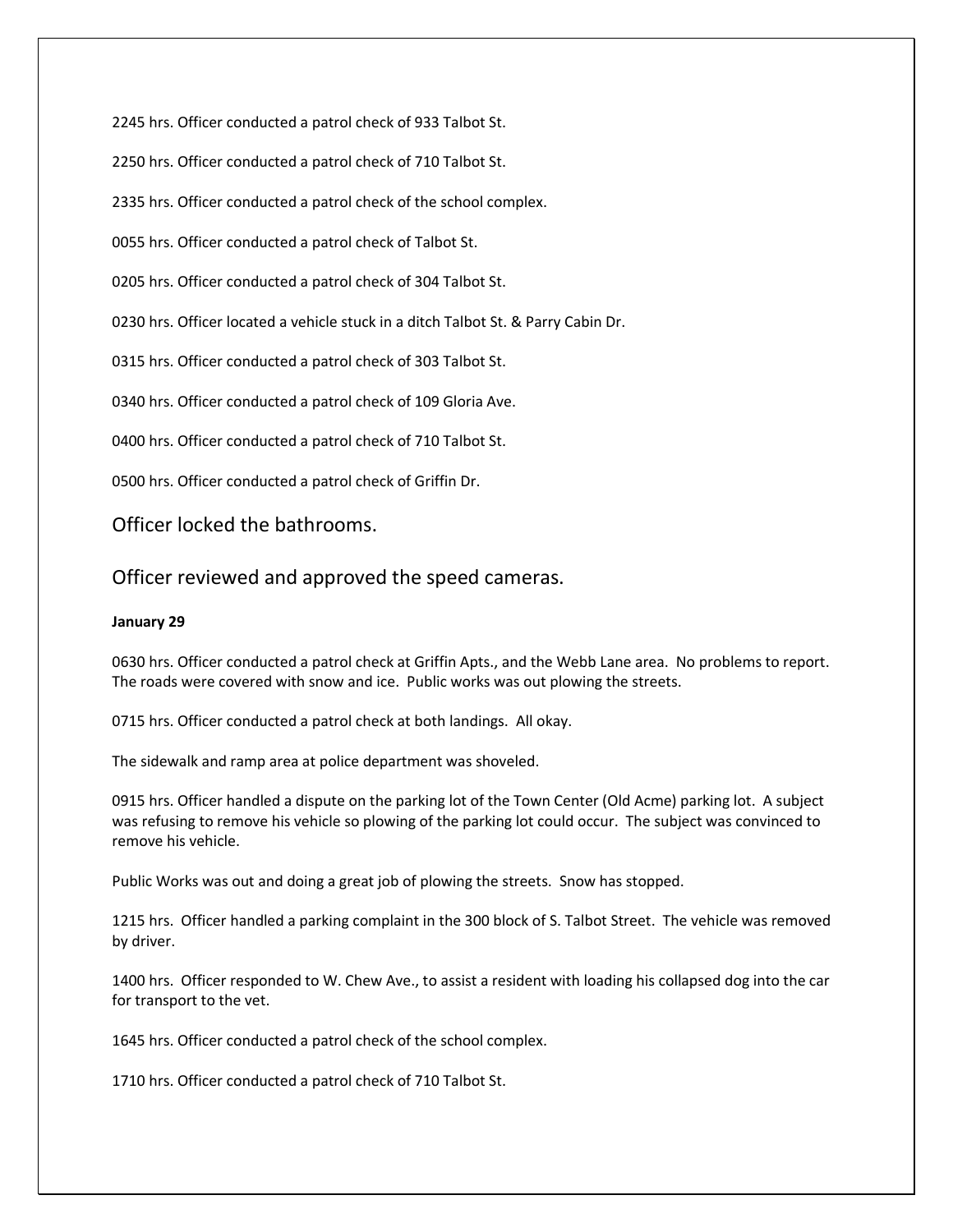1735 hrs. Officer conducted a patrol check of 605 Talbot St.

1840 hrs. Officer conducted a patrol check of Griffin Dr.

1850 hrs. Officer handled several parking violations in the 400 block of S. Talbot St.

1950 hrs. Officer conducted a patrol check of 933 Talbot St.

2000 hrs. Officer handled a Hit & Run in the 200 block of Talbot St.

2135 hrs. Officer conducted a patrol check of the school complex.

2205 hrs. Officer conducted a patrol check of 100 Green St.

2210 hrs. Officer assisted medics in the 400 block of N. Talbot St.

2320 hrs. Officer conducted a patrol check of 303 Talbot St.

0055 hrs. Officer conducted a patrol check of 113 Talbot St.

0205 hrs. Officer conducted a patrol check of 304 Talbot St.

0240 hrs. Officer conducted a patrol check of 100 Green St.

0320 hrs. Officer conducted a patrol check of Griffin Dr. apartments.

0435 hrs. Officer conducted a patrol check of Perry Cabin Park.

0540 hrs. Officer conducted a patrol check of Griffin Dr. Apartments.

Officer locked the bathrooms.

Officer reviewed and approved the speed cameras.

# **January 30**

0615 hrs. Officer conducted a patrol check at Griffin Apts., and the Webb Lane area. No problems to report.

0650 hrs. Officer conducted a patrol check at both landings. All okay.

0800 hrs. Officer assisted with the Corporal's Hit and Run Accident from 1-29-2022 at 200 Talbot St. Public Parking area. Information Exchanged.

0900 hrs. Officer conducted patrol checks at the parks. All Okay.

1030 hrs. Officer out on patrol checks at Griffin Drive. All Okay.

1230 hrs. Officer out on patrol checks at the schools. All Okay.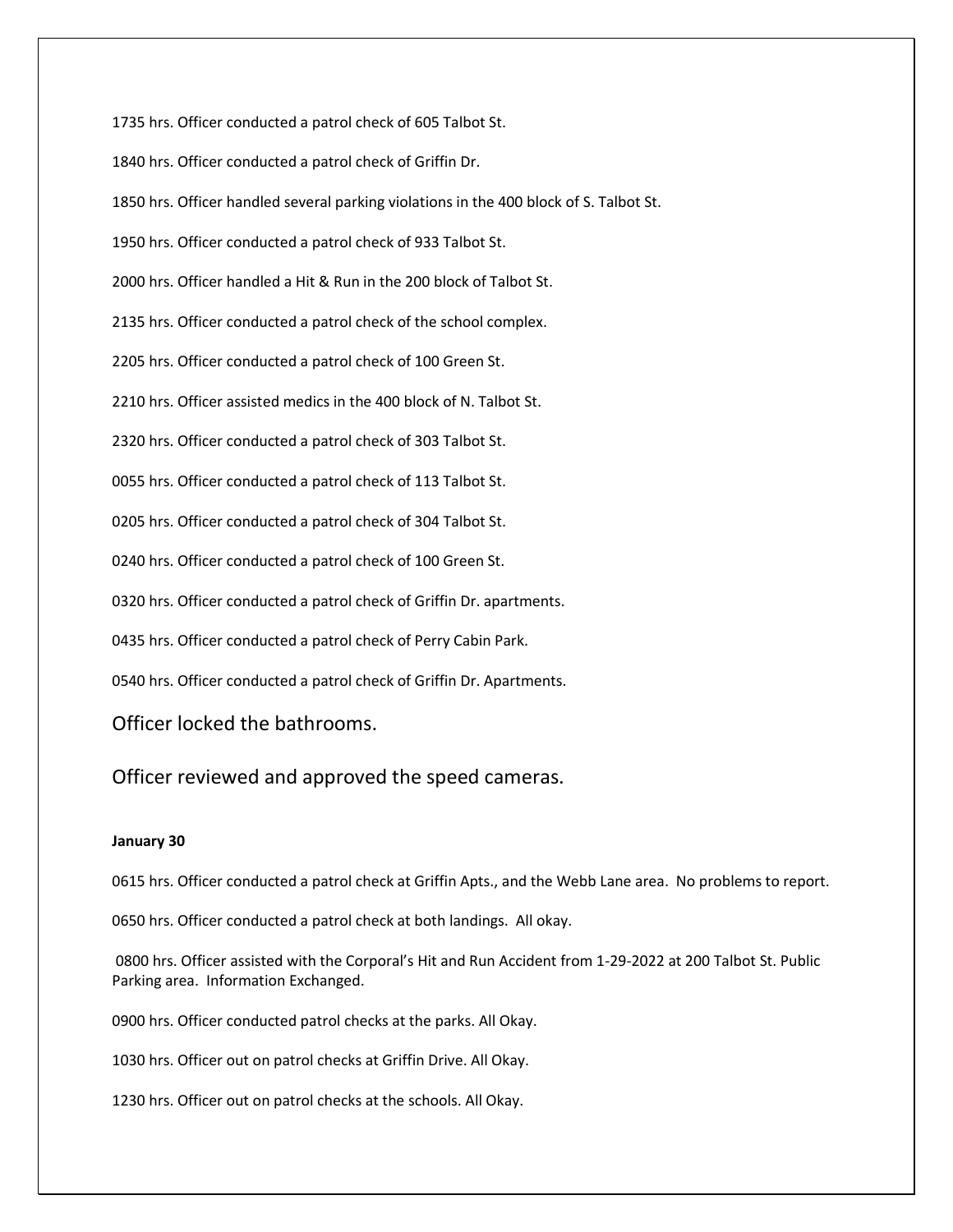1515 hrs. Officer was dispatched to New Ln. for miscellaneous report.

1725 hrs. Officer conducted a patrol check of 300 Mill St.

1835 hrs. Officer conducted a patrol check of Talbot St.

1950 hrs. Officer was dispatched to the area of 700 S. Talbot St for suspicious person.

2045 hrs. Officer conducted a patrol check of 710 Talbot St.

2135 hrs. Officer conducted a patrol check of 304 Talbot St.

2210 hrs. Officer began an administrative assignment.

2325 hrs. Officer conducted a patrol check of 303 Talbot St.

0025 hrs. Officer conducted a patrol check of Talbot St.

0200 hrs. Officer conducted a patrol check of 101 Harbor Rd.

0300 hrs. Officer conducted a patrol check of 213 Talbot St.

0350 hrs. Officer conducted a patrol check of North St.

Officer locked the bathrooms.

Officer reviewed and approved the speed cameras.

### **January 31**

0731 hrs. Officer conducted patrol checks throughout the Mitchell Street apts. Nothing found to report.

0750 hrs. Officer conducted patrol checks throughout the school/YMCA complex. No issues to report.

1300 hrs. Officers met with CST Woods (MSP) in reference to evidence submission.

1430 hrs. Officer conducted patrol checks throughout the Griffin Drive apts. Nothing found to report.

2053 hrs. Officers conducted a foot patrol on Talbot St.

2105 hrs. Officer conducted a patrol check on Mill St.

2113 hrs. Officer conducted a patrol check on Carpenter St.

2304 hrs. Officer conducted a patrol check at the Griffin Apts.

2313 hrs. Officer conducted a patrol check on Mitchell St.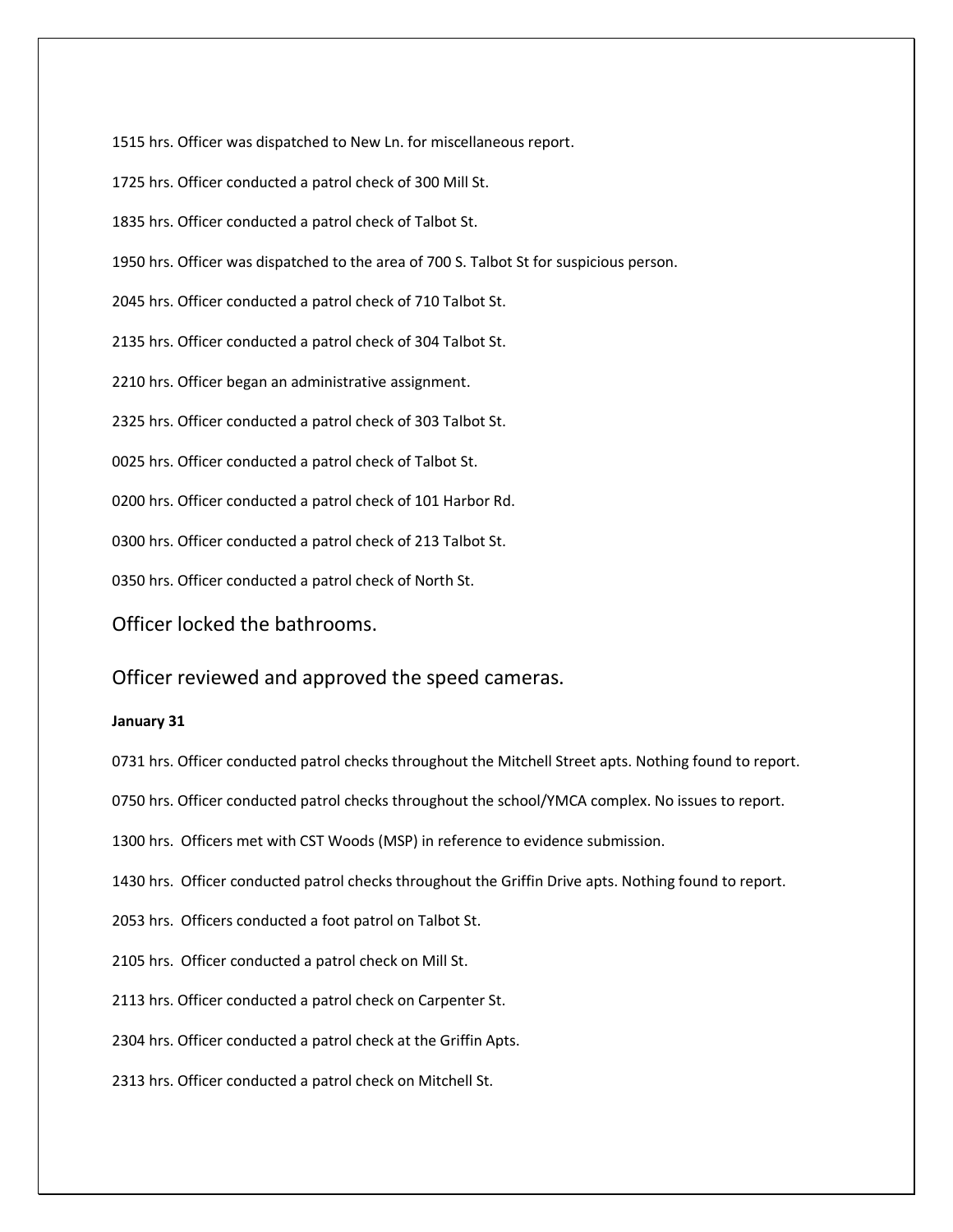2338 hrs. Officer conducted a patrol check at the schools.

0045 hrs. Officers completed several hours of training.

0320 hrs. Officer conducted a patrol check at Spencer Drive.

0320 hrs. Officer conducted a patrol check at Plummer Drive.

0340 hrs. Officer conducted a patrol check at Talbot Street.

0530 hrs. Officer responded to the SMES for an alarm.

Officer locked the public restrooms. Officer reviewed and signed speed cameras.